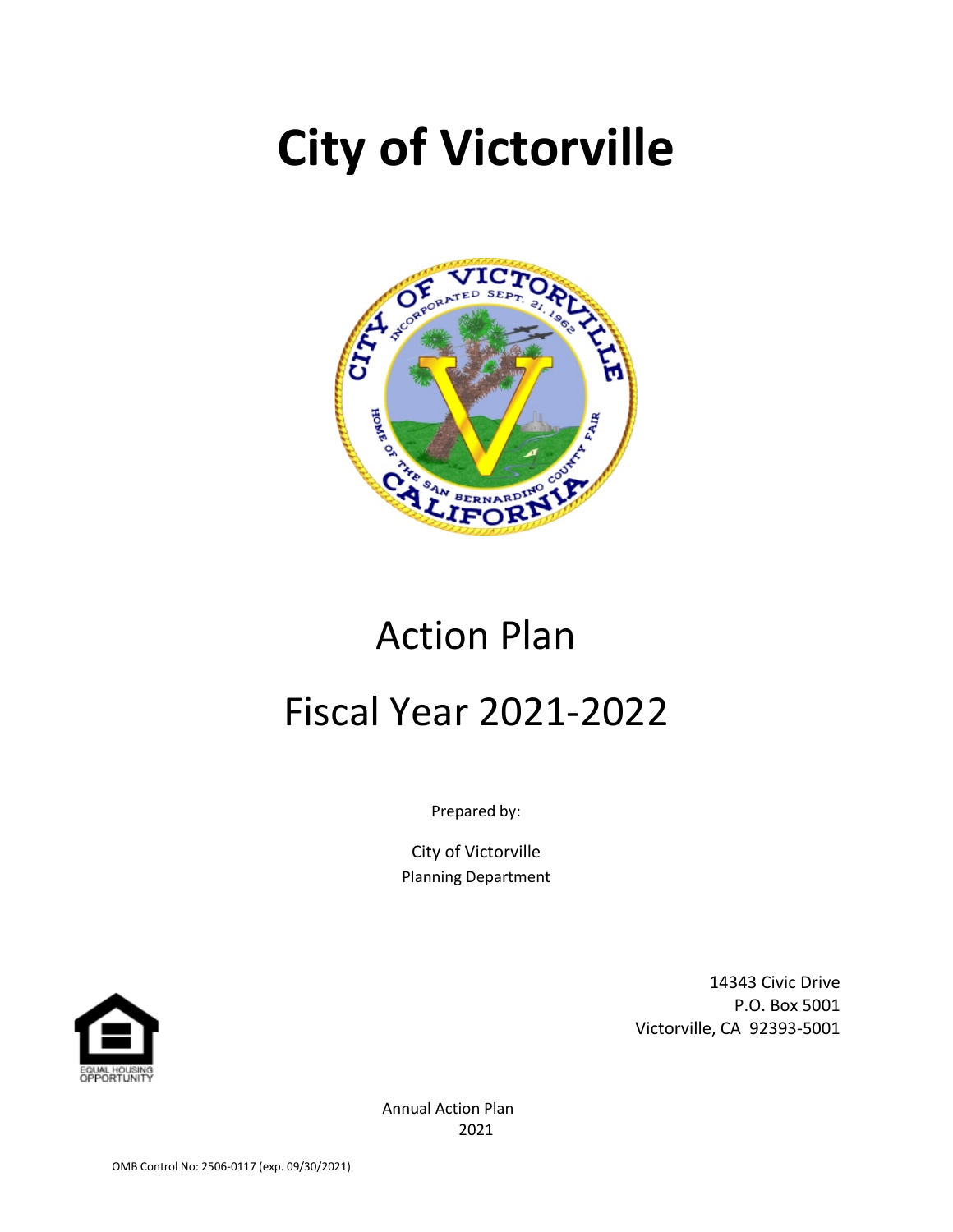#### **TABLE OF CONTENTS**

| <b>SECTION</b>           | <b>PAGE</b> |
|--------------------------|-------------|
| <b>Executive Summary</b> |             |
|                          |             |
|                          |             |
|                          |             |
|                          |             |
|                          |             |
|                          |             |
|                          |             |
|                          |             |
|                          |             |
|                          |             |
|                          |             |
|                          |             |
|                          |             |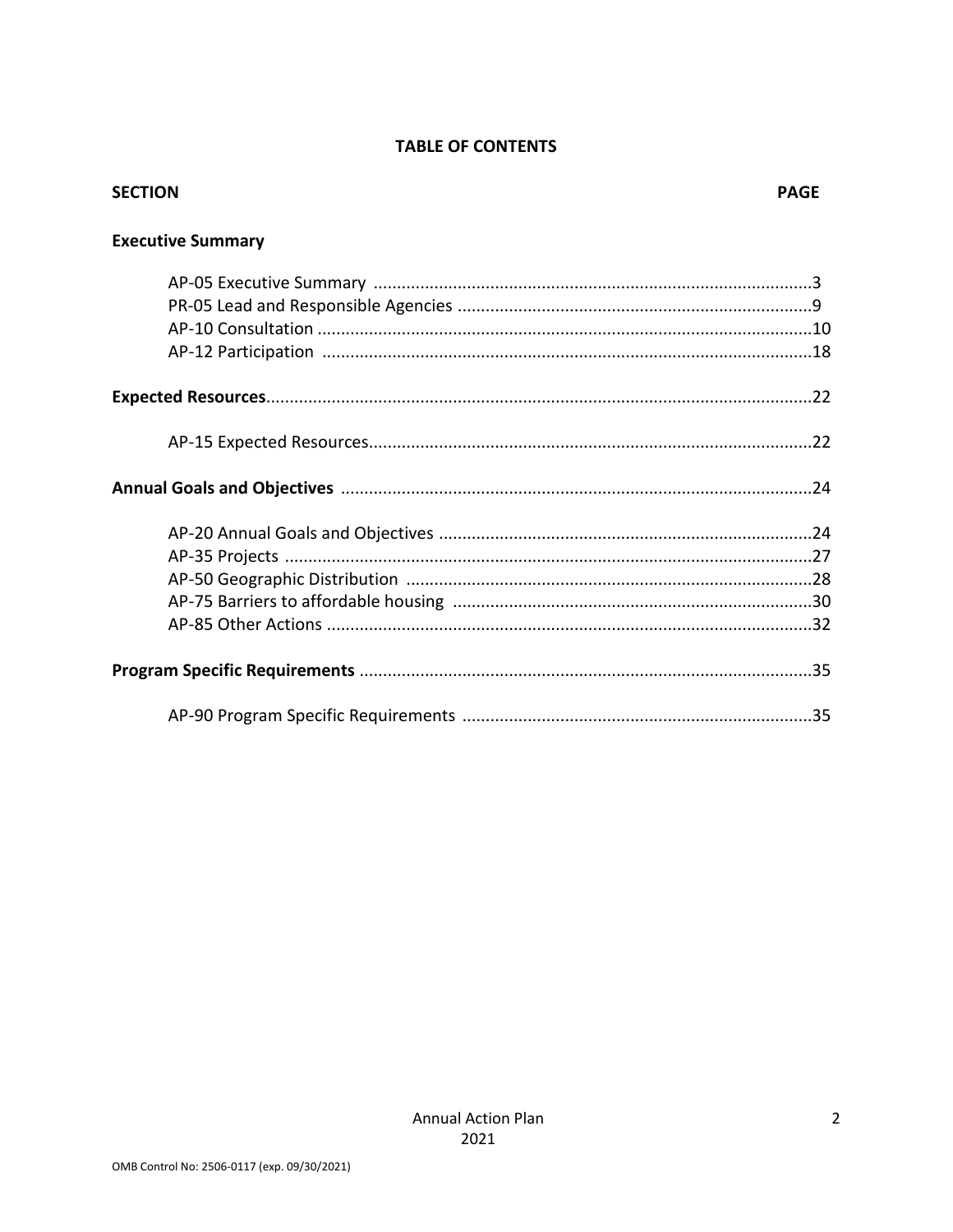## **Executive Summary**

## **AP-05 Executive Summary - 91.200(c), 91.220(b)**

#### **1. Introduction**

The City of Victorville's Community Development Block Grant (CDBG) program is authorized by the Housing and Community Development Act of 1974, which provides eligible entitlement communities with annual grant allocations that can be used to provide decent housing, suitable living environments, and expanded economic opportunities, principally for low and moderate income persons. The City became an entitlement community in 1997.

The City's Home Investment Partnership (HOME) grant is authorized under Title II of the Cranston-Gonzales National Affordable Housing Act of 1990. HOME funds are required to be used for affordable housing activities. In 2003, the City formed a HOME consortium with the Town of Apple Valley (the "HOME Consortium") in order to meet the threshold of obtaining HOME entitlement status with the Department of Housing and Urban Development (HUD), which results in an annual allocation of funds to both communities.

Pursuant to Section 24 CFR Part 91, HUD has established regulations that set forth the Consolidated Plan process. The Consolidated Plan (ConPlan) is designed to help states and local jurisdictions to assess their affordable housing and community development needs, market conditions, and to make data-driven, place-based investment decisions. The Consolidated Plan, which may have a duration of between 3 and 5 years, describes the jurisdiction's community development priorities and multiyear goals based on an assessment of housing and community development needs, an analysis of current housing and economic market conditions and available resources. Subpart E of Section 24 CFR Part 91 requires local governments that participate in a consortium to include said consortium in the ConPlan. Pursuant to this regulation, on April 18, 2017, the City of Victorville adopted the 2017-2021 Consolidated Plan, including the required consortium component.

The Consolidated Plan is carried out through Annual Action Plans, which provide a concise summary of the actions, activities and the specific federal and non-federal resources that will be used each year to address the priority needs and specific goals identified by the Consolidated Plan. Each year, grantees must submit an updated Action Plan describing the specific planned uses for the HUD entitlement funds. This FY 21-22 Annual Action Plan represents the Fifth Program Year of the 2017-2021 Consortium Consolidated Plan and will presented to the Victorville City Council on April 20, 2021.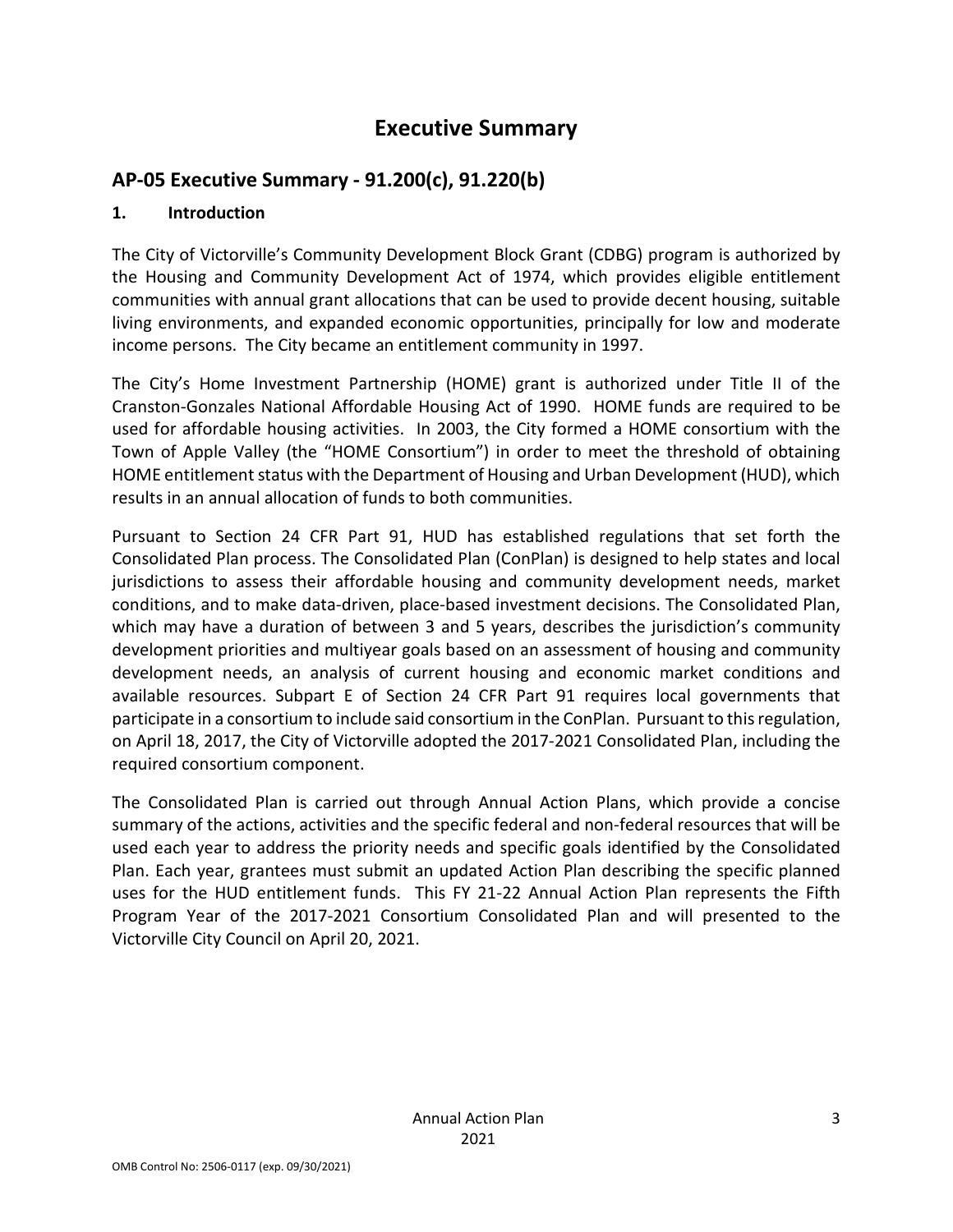#### **2. Summarize the objectives and outcomes identified in the Plan**

## **This could be a restatement of items or a table listed elsewhere in the plan or a reference to another location. It may also contain any essential items from the housing and homeless needs assessment, the housing market analysis or the strategic plan.**

The Consolidated Plan addresses the needs, priorities, goals, and allocation strategies for CDBG and HOME funding for program years July 1, 2017 to June 30, 2022.

Section 101(c) of the authorizing statute sets forth the primary objective of the program as the development of viable communities by the provision of decent housing, a suitable living environment, and expanding economic opportunities, principally for persons of low and moderate income. The statute further states that this is to be achieved in the CDBG program by ensuring that each funded activity meets one of three named national objectives. Those three objectives are identified as: benefiting low- and moderate-income persons; preventing or eliminating slums or blight; and meeting an urgent need. For the City of Victorville's 2017-2021 ConPlan, the following national objectives will be met:

- Benefiting low- and moderate-income persons; and
- Preventing or eliminating slums or blight.

Based on the aforementioned objectives, the City will achieve the following outcomes:

- Provide suitable living environments for Victorville's residents;
- Enhance the quality of life for residents by encouraging decent and affordable housing for residents within the consortium; and
- Expand economic opportunities.

#### Funding Priorities

Based on an extensive public participation process during the Consolidated Plan process, the needs assessment and housing market analysis, the City of Victorville determined that funding should be directed to the following priorities:

- Supportive services for the homeless and at risk homeless;
- Human services;
- Need to increase economic development and employment opportunities;
- Housing programs; and
- Accessibility and Mobility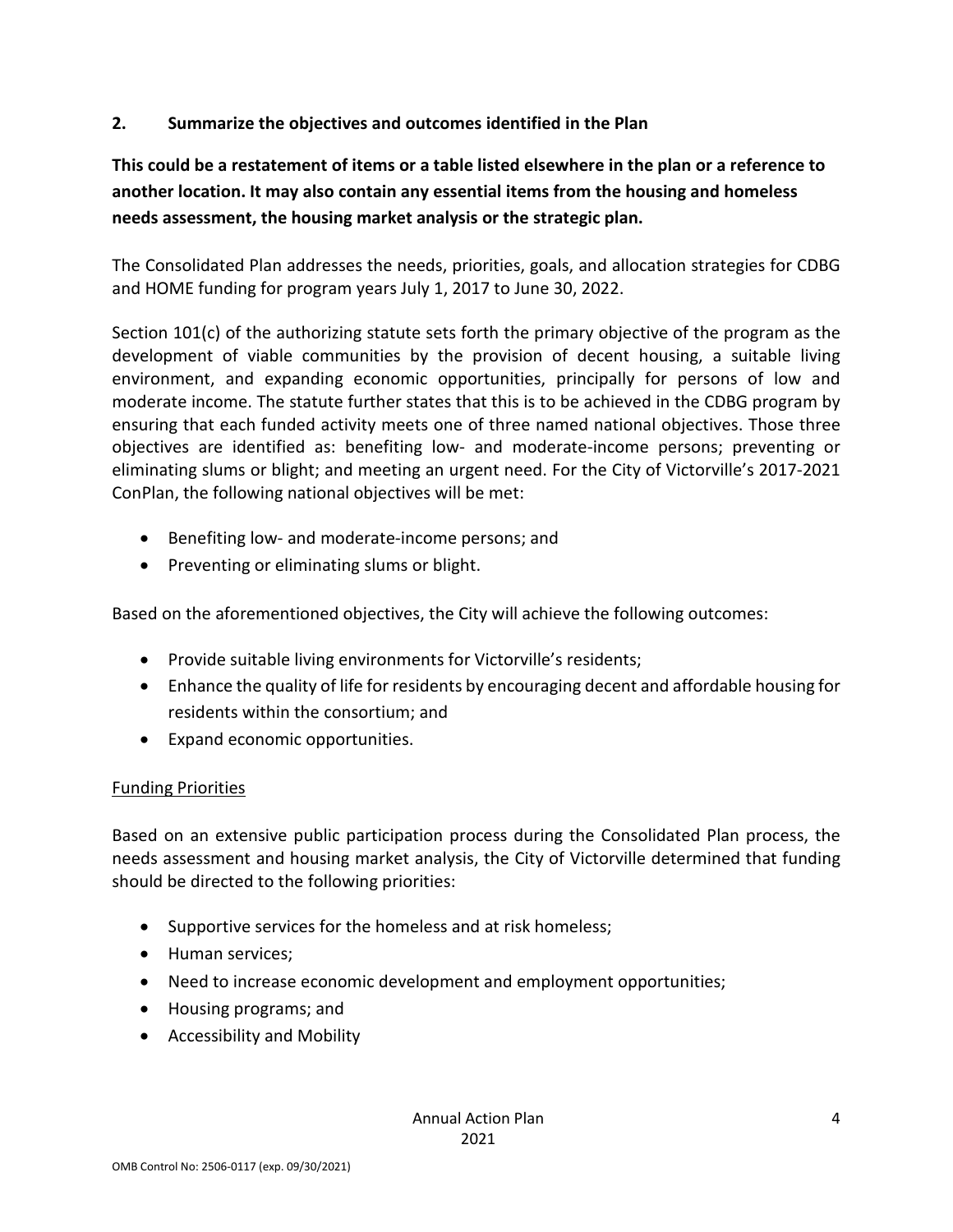In May 2020 an additional priority need was added in order to include needs that address response to the COVID-19 pandemic. The additional priority need is:

• Support Coronavirus (COVID-19) and other infectious disease responses.

Activities under this priority must be to prevent, prepare for and respond to the spread of COVID-19. Activities include:

- Assistance to non-profit agencies in providing basic needs to support activities that relate to their coronavirus and other infectious disease responses. Services may include, but are not limited, to activities to assist senior services, food banks, substance abuse, domestic violence survivors, housing legal services, food and shelter, and additional case management opportunities.
- Subsistence payments provided to qualifying households directly affected by COVID-19 for homelessness prevention.
- Emergency expenses related to shelter activities and the homeless population, including those expenses to treat and/or prevent the spread of infectious diseases.
- Small business assistance with their COVID-19 recovery efforts.

#### **3. Evaluation of past performance**

## **This is an evaluation of past performance that helped lead the grantee to choose its goals or projects.**

The City is responsible for ensuring compliance with all rules and regulations associated with the CDBG and HOME entitlement grant programs. The City's annual Action Plan and Consolidated Annual Performance Evaluation Report (CAPER) provide details about the goals, projects and programs completed by the City. The City recognizes that the evaluation of past performance is critical to ensure the City and its subrecipients are implementing activities effectively and that those activities align with the City's overall strategies and goals.

The City evaluates the performance of subrecipients providing public services on a quarterly basis. Subrecipients are required to submit quarterly progress reports, which include participant data, outputs/activities as well as data on outcome measures specific to each project. Prior to the start of the project, outcome measures are developed collaboratively by the subrecipient and the City, ensuring that they are aligned with the City's overall goals and strategies. The City utilizes the quarterly reports to review progress towards annual goals and works with subrecipients to adjust annual goals as needed.

In addition to the quarterly review of progress reports, the City conducts annual monitoring of all subrecipients to ensure compliance with program-specific and crosscutting federal regulations (e.g. non-discrimination, equal access, employment, contracting, environmental review, etc.). Subrecipient monitoring provides another opportunity to review progress towards overall goals and strategies and to ensure that the programs implemented by subrecipients are compliant with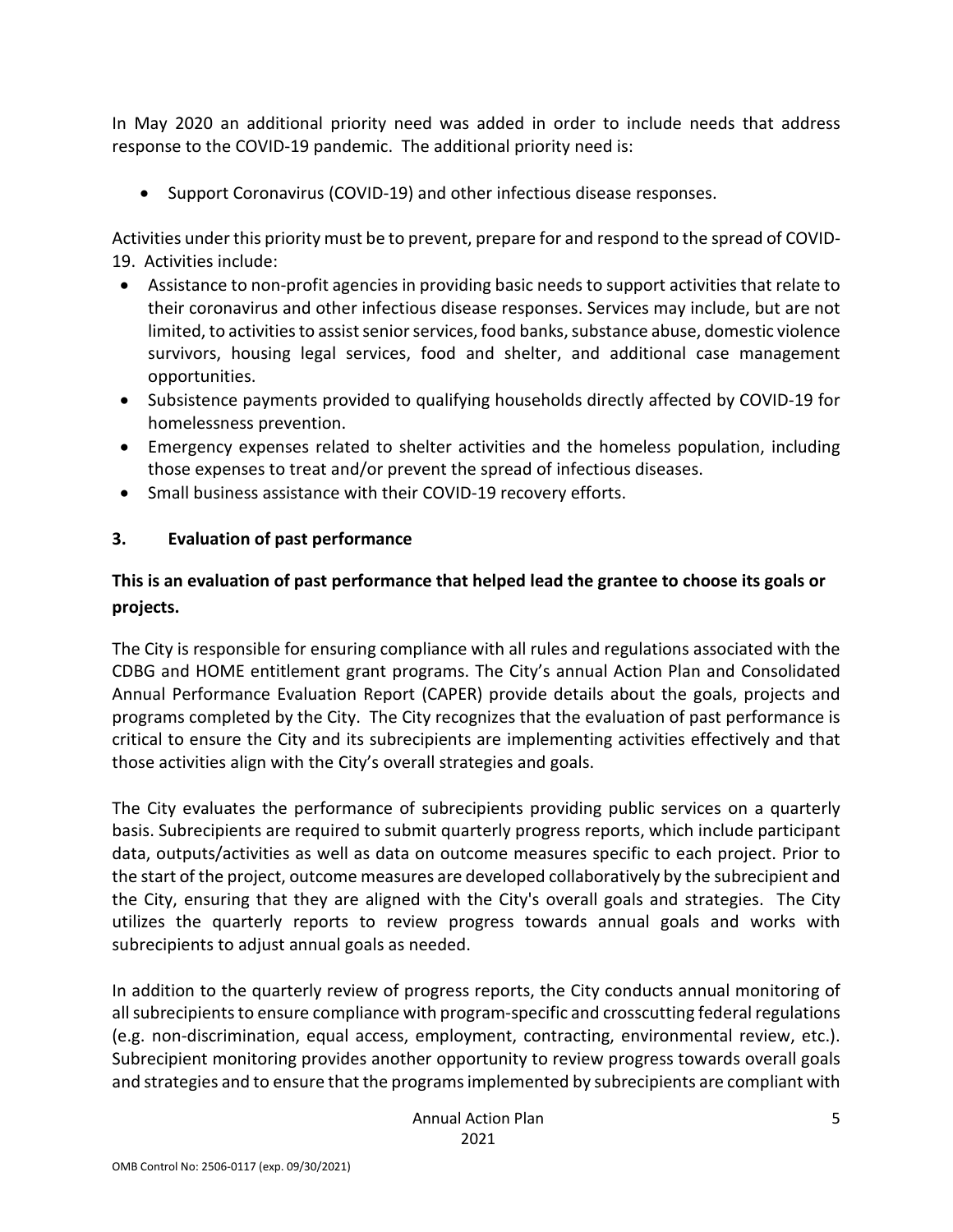both federal regulations and City requirements. Due to COVID-19 the City has postponed on-site monitoring.

The City's CAPER is presented to City Council for review each year. The plan presents successes and challenges during the year and highlights specific outcomes and achievements. This review process also provides an opportunity for the public to provide feedback on the City's performance.

#### **4. Summary of Citizen Participation Process and consultation process**

## **Summary from citizen participation section of plan.**

As part of the Action Plan preparation and adoption process, citizens of the City of Victorville are afforded an opportunity to provide input on housing and community development needs; issues and problems affecting very-low and low income persons; to learn about various programs available and the expected amount of assistance provided; to assist in the development of local project proposals by giving input to project selections and funding distributions; and to participate in the implementation of funded activities. Through implementation of the Citizen Participation Plan, and pursuant to HUD rules and regulations (Section 104(a)(3) of the Housing and Community Development Act of 1974, as amended, and further augmented by program regulations under 24 CFR Part 91, Subpart B), a 30-day comment period is provided prior to the adoption of the Action Plan.

The 30-day public comment period, for review of the FY 2021-2022 draft Action Plan, commenced on March 19, 2021 and ended on April 17, 2021. A public notice was published in the Daily Press Newspaper on March 19, 2021 announcing the review period. The Action Plan was made available for public review on the City's website https://www.victorvilleca.gov/government/citydepartments/development/planning/housing-programs-425. It was also available for review by requesting copies in by telephone, fax, or e-mail.

To broaden public participation in the development of the Action Plan, including outreach to minorities and non-English speaking persons, statements regarding the availability of special accommodations for non-English speaking persons and those with disabilities were printed on all written materials pertaining to development of the Annual Action Plan. Notices were published in both English and Spanish.

The City of Victorville encourages citizen participation, with an emphasis on participation by persons of very low and low income, as well as residents of target neighborhoods and/or neighborhoods which are eligible by definition under the Housing and Community Development Act of 1974, as amended. In order to reach as many participants as possible, the City notifies community organizations and agencies which advocate for persons of very low and low income, concerning participation and needs assessment opportunities and the availability of funds and programs. The City also contacted its local homeless shelter and other non-profit agencies, and entities representing the disabled population to encourage participation from their clients.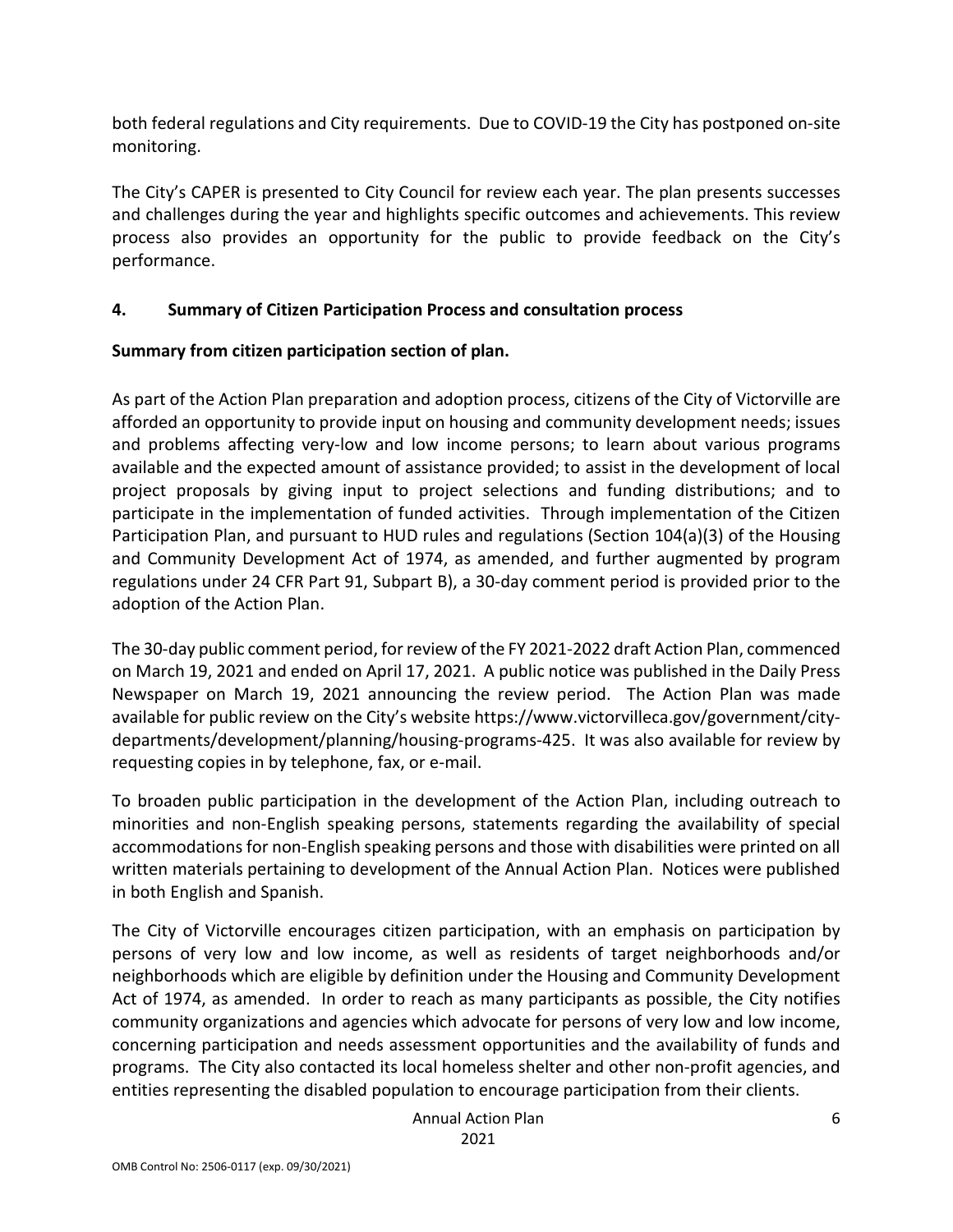#### **5. Summary of public comments**

## **This could be a brief narrative summary or reference an attached document from the Citizen Participation section of the Con Plan.**

At the March 2, 2021 public hearing, public service agencies provided testimony to the need of additional programs to assist the increase community need for utility and rental assistance. Additionally, the need to fund more youth-based programs is in high demand.

#### **6. Summary of comments or views not accepted and the reasons for not accepting them**

The needs mentioned during the formal public hearings and City Council meetings throughout the year were taken into consideration when selecting programs to be funded in 2021/2022. All public comments and views received were accepted and taken into consideration in the 2021/2022 funding recommendations.

#### **7. Summary**

The City of Victorville recognizes the need for coordination and collaboration between local governments, nonprofits and provider agencies in dealing with the challenges facing low- and moderate-income families. The City, its elected officials and community stakeholders work diligently to provide Victorville residents the resources in order to live healthy, safe and productive lives. By partnering with agencies that offer a diverse type of services, the City can meet the needs of its residents and its overall Consolidated Plan goals.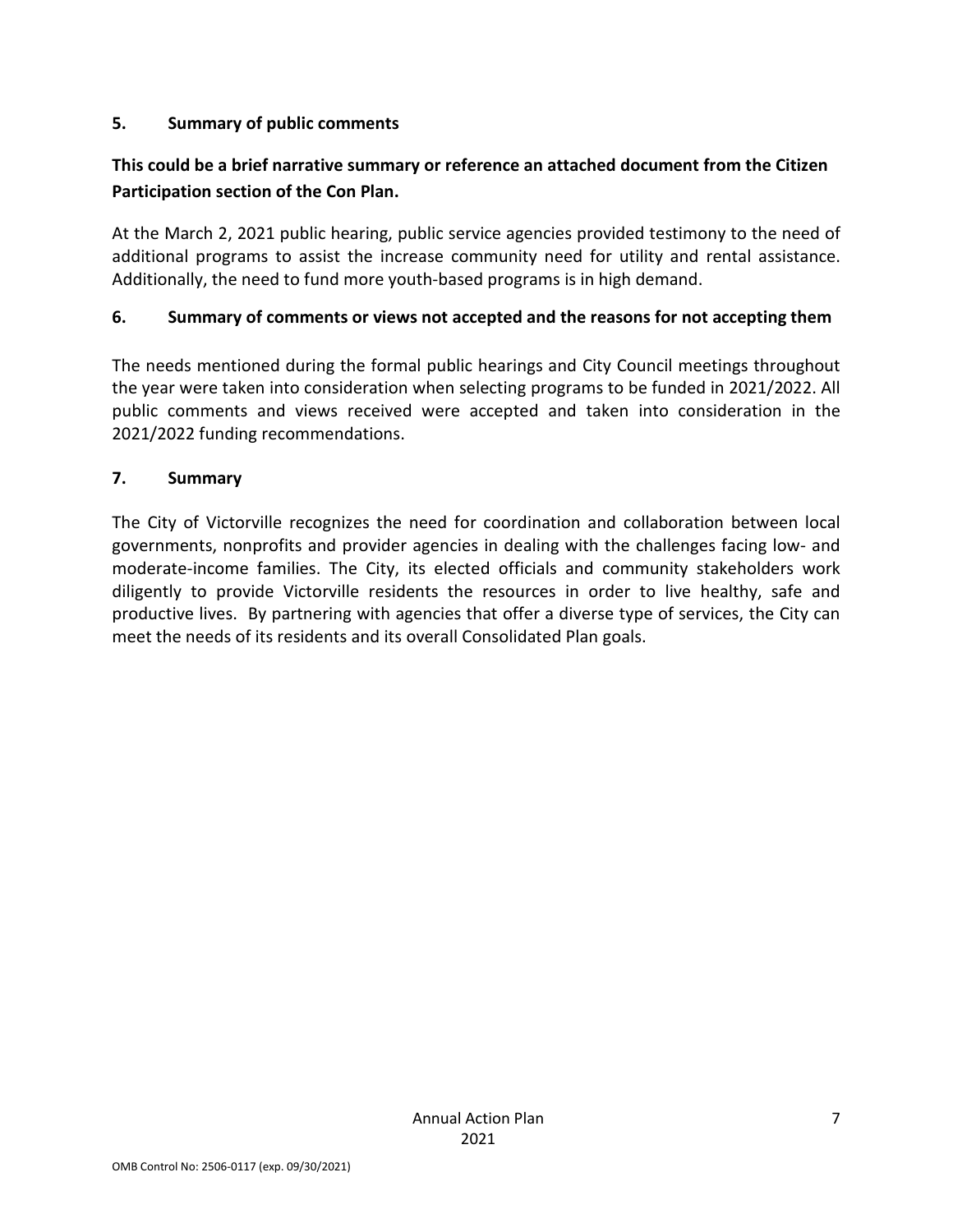## **PR-05 Lead & Responsible Agencies - 91.200(b)**

## **1. Agency/entity responsible for preparing/administering the Consolidated Plan**

The following are the agencies/entities responsible for preparing the Consolidated Plan and those responsible for administration of each grant program and funding source.

| <b>Agency Role</b>                 | <b>Name</b>         | <b>Department/Agency</b>     |
|------------------------------------|---------------------|------------------------------|
|                                    |                     |                              |
| <b>CDBG Administrator</b>          | Victorville         | <b>Planning Department</b>   |
| HOME Administrator - Lead Agency   | <b>Apple Valley</b> | <b>Housing and Community</b> |
|                                    |                     | Development                  |
| HOME Administrator - Participating | Victorville         | <b>Planning Department</b>   |
| Jurisdiction                       |                     |                              |

**Table 1 – Responsible Agencies**

#### **Narrative**

The Planning Department is responsible for overseeing the administration of the City's Community Development Block Grant and Home Investment Partnership Program. The City is in a Consortium with the Town of Apple Valley for its HOME funds. The Town of Apple Valley acts as the lead agency and is responsible for the preparation of the five-year Consolidated Plan. Each jurisdiction is responsible for preparing its own CDBG Action Plan.

#### **Consolidated Plan Public Contact Information**

Scott Webb, City Planner City of Victorville Development Department 14343 Civic Drive Victorville, CA 92392 (760) 955-5132

Lori Lamson, Assistant Town Manager Town of Apple Valley 14955 Dale Evans Parkway Apple Valley, CA 92307 (760) 240-7000

> Annual Action Plan 2021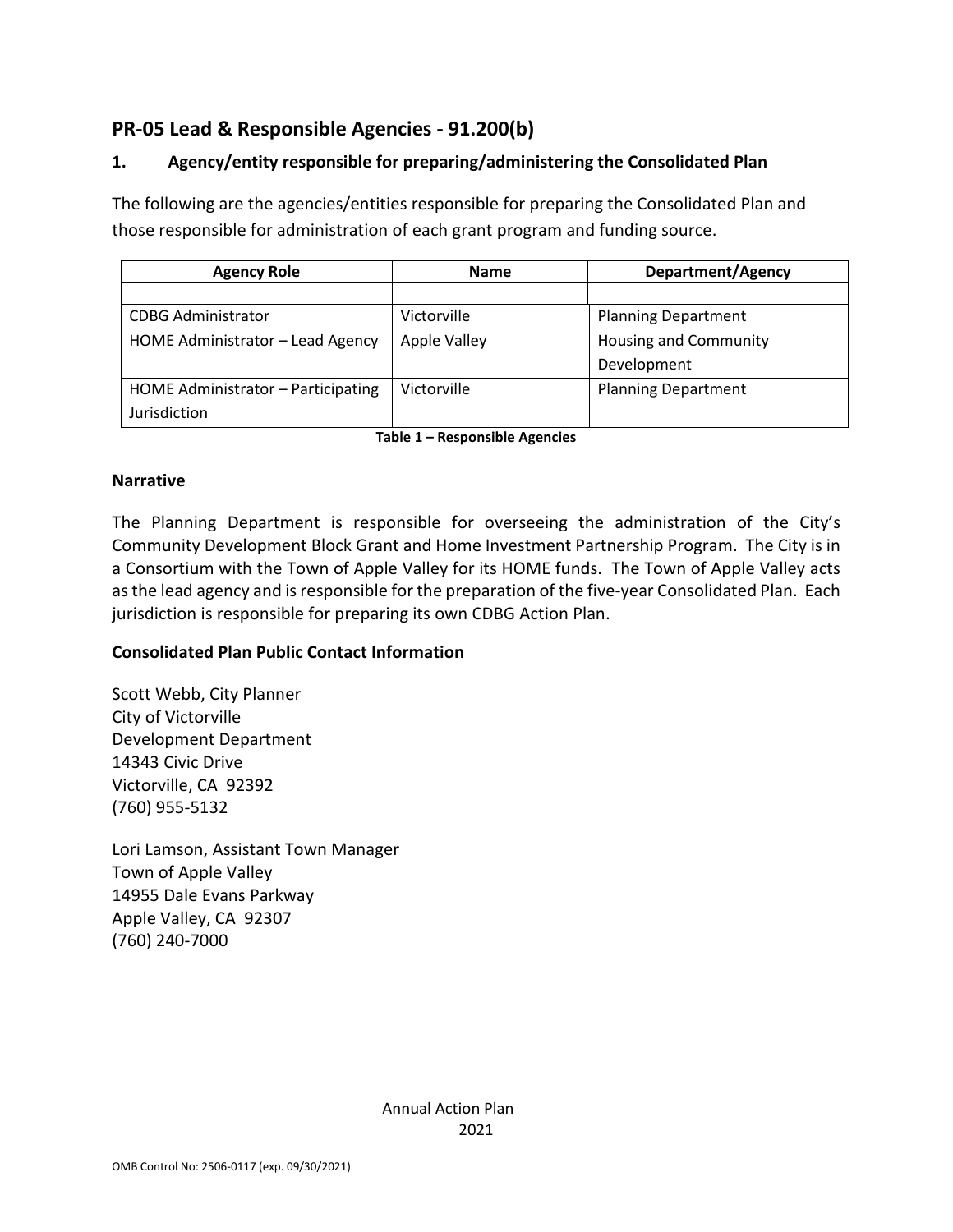#### **AP-10 Consultation - 91.100, 91.200(b), 91.215(l)**

#### **1. Introduction**

The City of Victorville recognizes that partnerships with public and private entities are vital to the provision of effective assistance to Victorville residents. Each strategy prioritized by the City is only accomplished through effective collaborations with community partners. These partners provide the expertise needed to ensure quality service provision, housing development, and neighborhood revitalization efforts.

Coordination and consultation with public and private agencies are important to the City when developing the Annual Action Plan. The City will continue to work with several City departments, the San Bernardino County Housing Authority, non-profit organizations, and other stakeholders, to ensure that the gaps in services are being fulfilled.

## **Provide a concise summary of the jurisdiction's activities to enhance coordination between public and assisted housing providers and private and governmental health, mental health and service agencies (91.215(l)).**

The County of San Bernardino's Housing Authority is the principle provider of public and assisted housing within the jurisdiction. According to the Housing Authority's 2019 annual report (the latest report posted on their website), the most immediate need of the residents of public housing and Housing Choice Vouchers is the need for additional funding to assist wait list residents, as evidenced by the nearly 70,553 families on the Housing Choice Voucher and Public Housing waiting lists combined for the County.

In January 2021, the City completed its monitoring and compliance review of five City assisted affordable housing projects. All five properties, which are Northgate Village Apartments, Casa Bella Apartments, Rodeo Meadows Apartments, Impressions Apartments and Hillcrest Apartments, remain affordable and are in compliance with Federal and State regulations.

## **Describe coordination with the Continuum of Care and efforts to address the needs of homeless persons (particularly chronically homeless individuals and families, families with children, veterans, and unaccompanied youth) and persons at risk of homelessness.**

In March 2017, The Housing Authority of the County of San Bernardino (HACSB) purchased the former Queen's Motel, originally comprised of 60 motel rooms, for the purpose of converting the building into a permeant supportive housing complex for the chronic homeless. The City partnered with HACSB by providing financial assistance in the form of a loan in the amount of \$1,509.505 as reimbursement of acquisition cost. The complex, now named Desert Haven, has been rehabilitated and converted into a 31 unit single and double occupancy apartment complex.

Annual Action Plan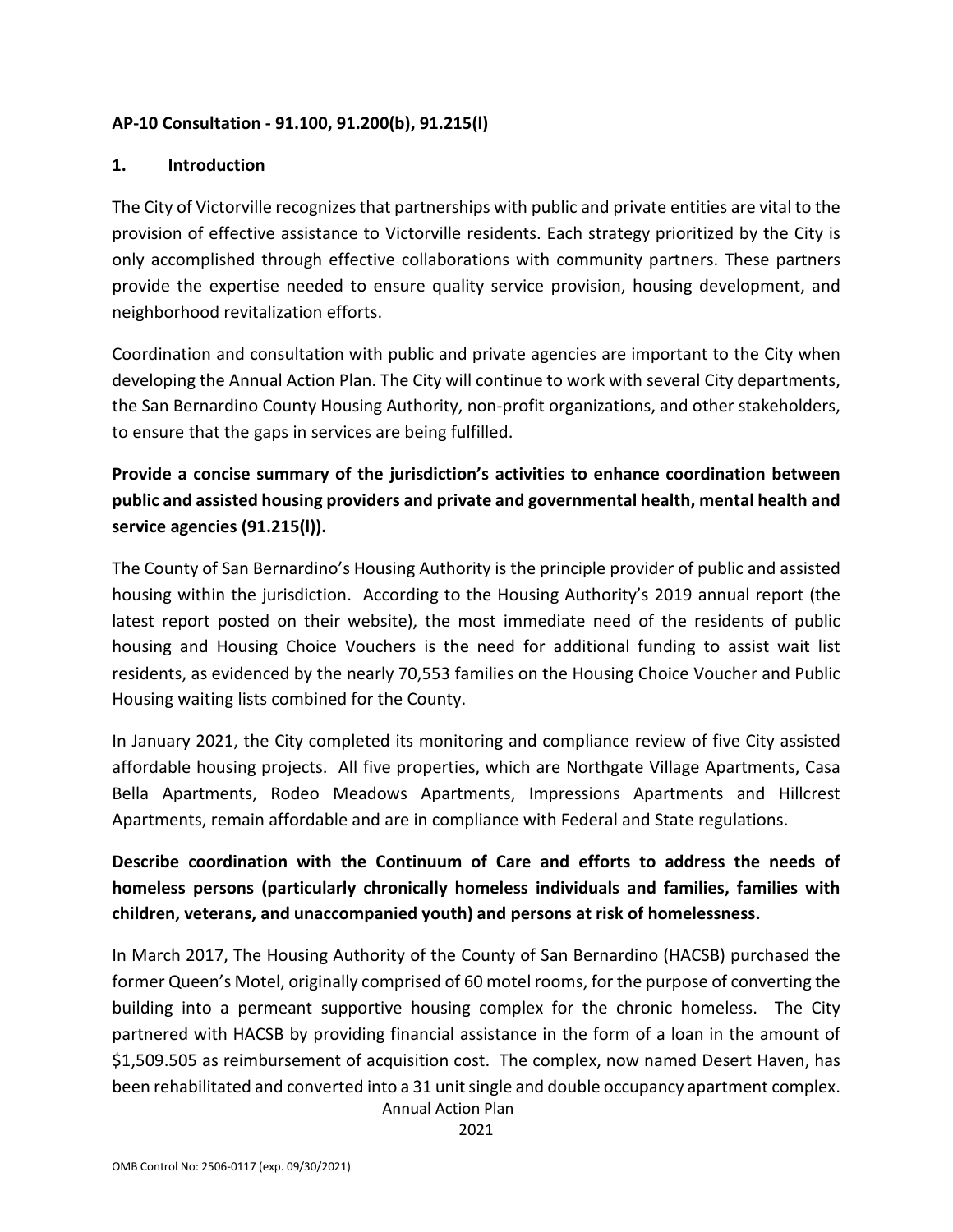HACSB will make the units affordable through the use of housing vouchers, with rent not to exceed 30% of the resident's adjusted gross income. HACSB is currently pre-qualifying potential residents and should be occupied by July 2021.

The City also participates in the coordination of the yearly Homeless Point in Time Count (PITC) with the San Bernardino County Office of Homeless Services. In November 2020 HUD issued a notice to all Continuums of Care (CoCs) providing guidance for the 2021 Point in Time Count during the Coronavirus (COVID-19) pandemic. As part of the guidance, HUD included and exemption allowance to permit CoCs to request an exemption to some or all of the unsheltered PITC requirements. The Office of Homeless Services submitted a request for exception siting concerns over the health and safety of the volunteers and the homeless population, the surge in COVID-19 cases during that time. The exception was granted by HUD.

**Describe consultation with the Continuum(s) of Care that serves the jurisdiction's area in determining how to allocate ESG funds, develop performance standards for and evaluate outcomes of projects and activities assisted by ESG funds, and develop funding, policies and procedures for the operation and administration of HMIS**

The City is not a direct recipient of ESG funding.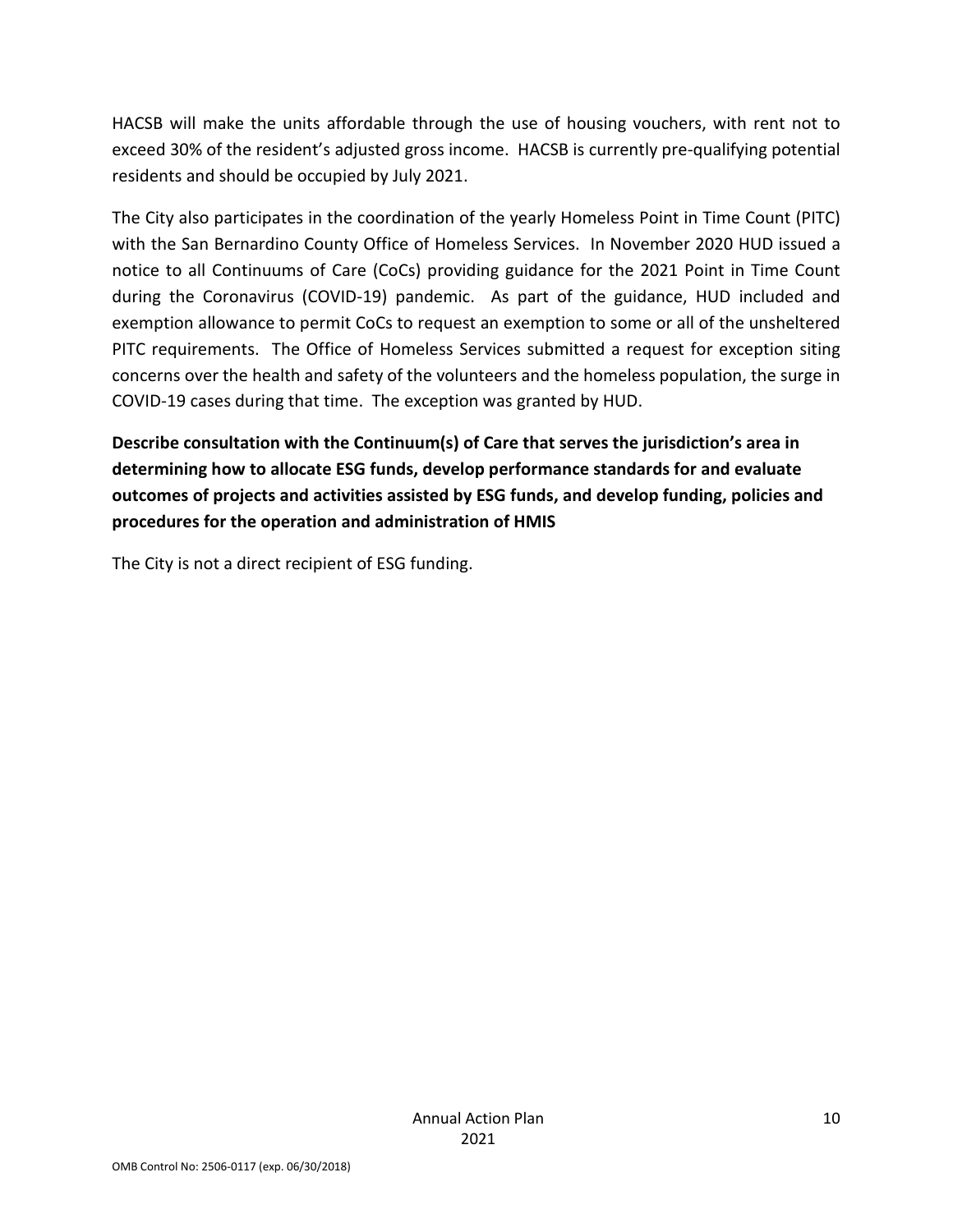## **2. Agencies, groups, organizations and others who participated in the process and consultations**

This year due to the Pandemic all public hearings and meetings were held through Zoom or some type of virtual meeting platform.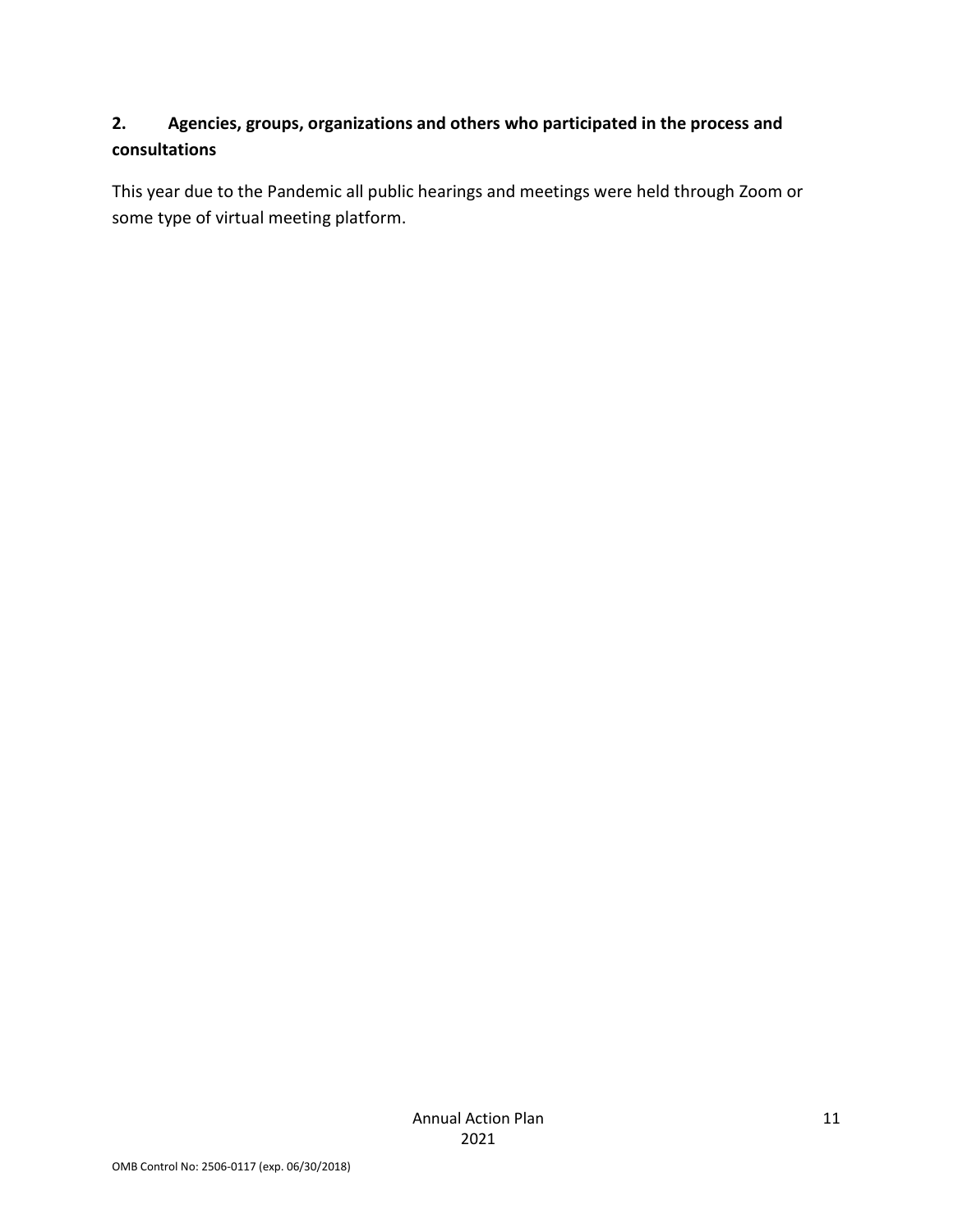| Agency/Group/Organization                          | Agency/Group/Organization<br><b>Type</b>                                                                                       | What section of<br>the Plan was<br>addressed by<br><b>Consultation?</b>                                                                                                                                                                                                   | Briefly describe how the<br>Agency/Group/Organization<br>was consulted. What are<br>the anticipated outcomes of<br>the consultation or areas<br>for improved coordination? |
|----------------------------------------------------|--------------------------------------------------------------------------------------------------------------------------------|---------------------------------------------------------------------------------------------------------------------------------------------------------------------------------------------------------------------------------------------------------------------------|----------------------------------------------------------------------------------------------------------------------------------------------------------------------------|
| Assistance League of Victor<br>Valley              | Public Service - youth                                                                                                         | <b>Human Services</b><br>$-$ support<br>programs that<br>encourage the<br>development of<br>responsible,<br>motivated and<br>educated youth                                                                                                                               | Attend public hearings<br>and community<br>meetings.                                                                                                                       |
| <b>Victor Valley Community</b><br>Services Council | Public services -<br>elderly, disabled and<br>handicapped                                                                      | Housing<br>Programs-<br>rehabilitation of<br>owner-occupied<br>housing                                                                                                                                                                                                    | Attend public hearings<br>and community<br>meetings. Very active in<br>senior and disabled<br>activities.                                                                  |
| <b>Victor Valley Domestic</b><br>Violence          | Public services -<br>transitional housing and<br>support services for<br>victims of domestic<br>violence and their<br>families | Supportive<br>services for the<br>homeless and at<br>risk, human<br>services and<br>housing<br>programs-<br>support the<br>development of<br>"one stop"<br>resource<br>centers to assist<br>homeless;<br>encourage<br>programs that<br>promote a<br>healthy<br>lifestyle. | Attend public hearings<br>and community<br>meetings. Member of<br>Homeless Task Force.<br>Very active in the<br>community.                                                 |
| San Bernardino Sexual<br><b>Assault Services</b>   | Public services -<br>support services for<br>victims of sexual assault                                                         | Human services<br>- encourage<br>programs that<br>promote a<br>healthy<br>lifestyle.                                                                                                                                                                                      | Attend public hearings<br>and community<br>meetings. Very active in<br>the community.                                                                                      |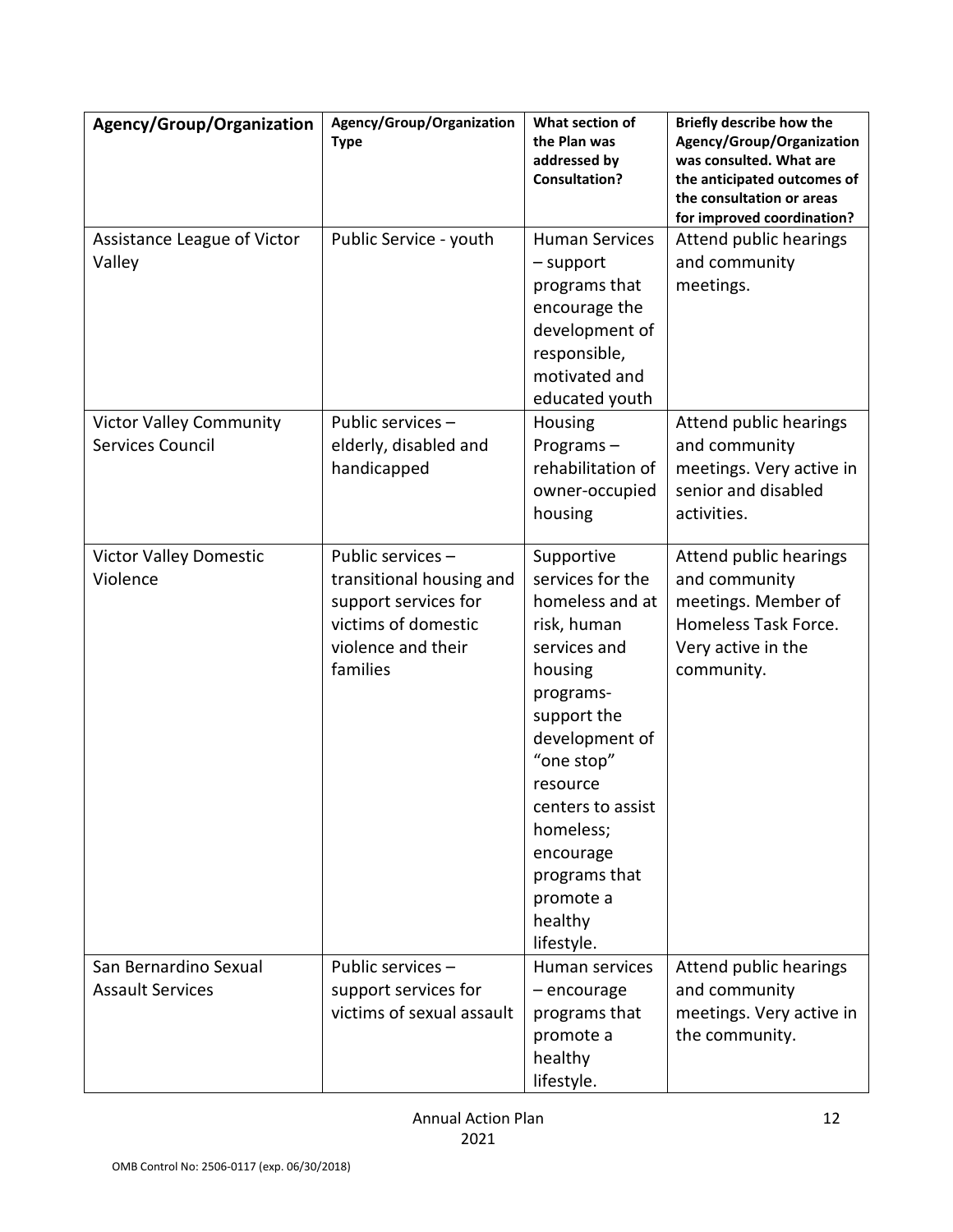| Inland Fair Housing and          | Public services - fair   | Human           | Attend public       |
|----------------------------------|--------------------------|-----------------|---------------------|
| <b>Mediation Board</b>           | housing provider         | $s$ ervices $-$ | hearings and        |
|                                  |                          | disseminate     | community           |
|                                  |                          | fair housing    | meetings. Hold fair |
|                                  |                          | information     | housing workshops.  |
|                                  |                          | through         |                     |
|                                  |                          | literature,     |                     |
|                                  |                          | media,          |                     |
|                                  |                          | referrals       |                     |
|                                  |                          | and             |                     |
|                                  |                          | workshops       |                     |
| <b>High Desert Second Chance</b> | Public services -        | Supportive      | Attend public       |
|                                  | provide emergency        | services for    | hearings and        |
|                                  | services such as food    | the             | community           |
|                                  | and clothing             | homeless        | meetings. Developed |
|                                  |                          | and at risk     | new feeding         |
|                                  |                          | - food and      | programs due to the |
|                                  |                          | nutrition       | Pandemic. Very      |
|                                  |                          | services        | active in the       |
|                                  |                          |                 | community.          |
| <b>Rolling Start</b>             | Public services -        | Human           | Attend public       |
|                                  | disabled and             | $s$ ervices $-$ | hearings and        |
|                                  | handicapped              | encourage       | community           |
|                                  |                          | programs        | meetings. Very      |
|                                  |                          | that            | active in the       |
|                                  |                          | promote a       | community.          |
|                                  |                          | healthy         |                     |
|                                  |                          | lifestyle       |                     |
| <b>Cedar House</b>               | Public services -        | Supportive      | Attend public       |
|                                  | transitional housing and | services for    | hearings and        |
|                                  | support services for     | the             | community           |
|                                  | transitional aged youth  | homeless        | meetings.           |
|                                  | from foster care         | and at risk,    |                     |
|                                  |                          | human           |                     |
|                                  |                          | services        |                     |
|                                  |                          | and             |                     |
|                                  |                          | housing         |                     |
|                                  |                          | programs.       |                     |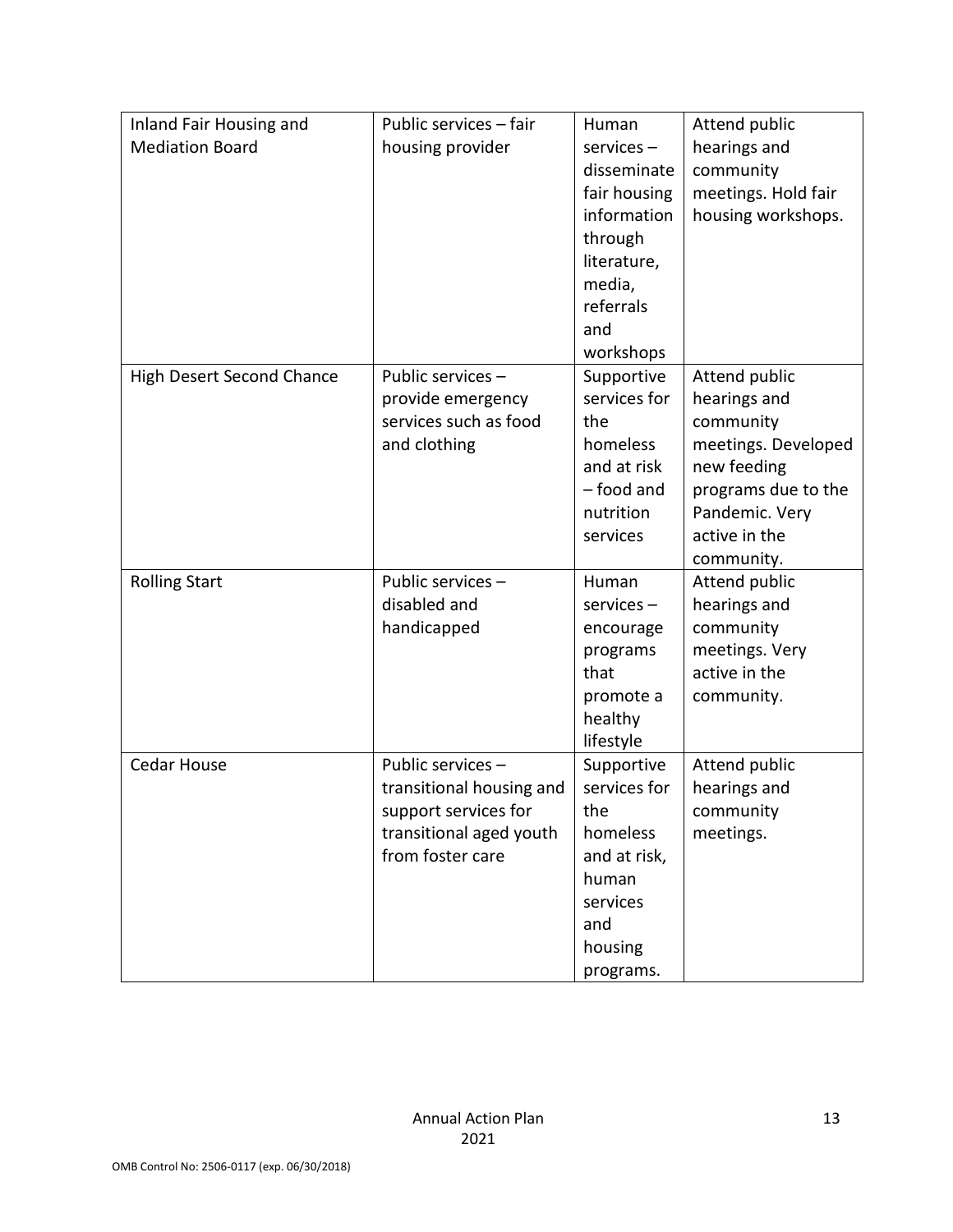| God's Hand Extended | Public services - provide | Supportive   | Attend public  |
|---------------------|---------------------------|--------------|----------------|
|                     | emergency services        | services for | hearings and   |
|                     | such as food and          | the          | community      |
|                     | clothing                  | homeless     | meetings. Very |
|                     |                           | and at risk  | active in the  |
|                     |                           | $-$ food and | community.     |
|                     |                           | nutrition    |                |
|                     |                           | services     |                |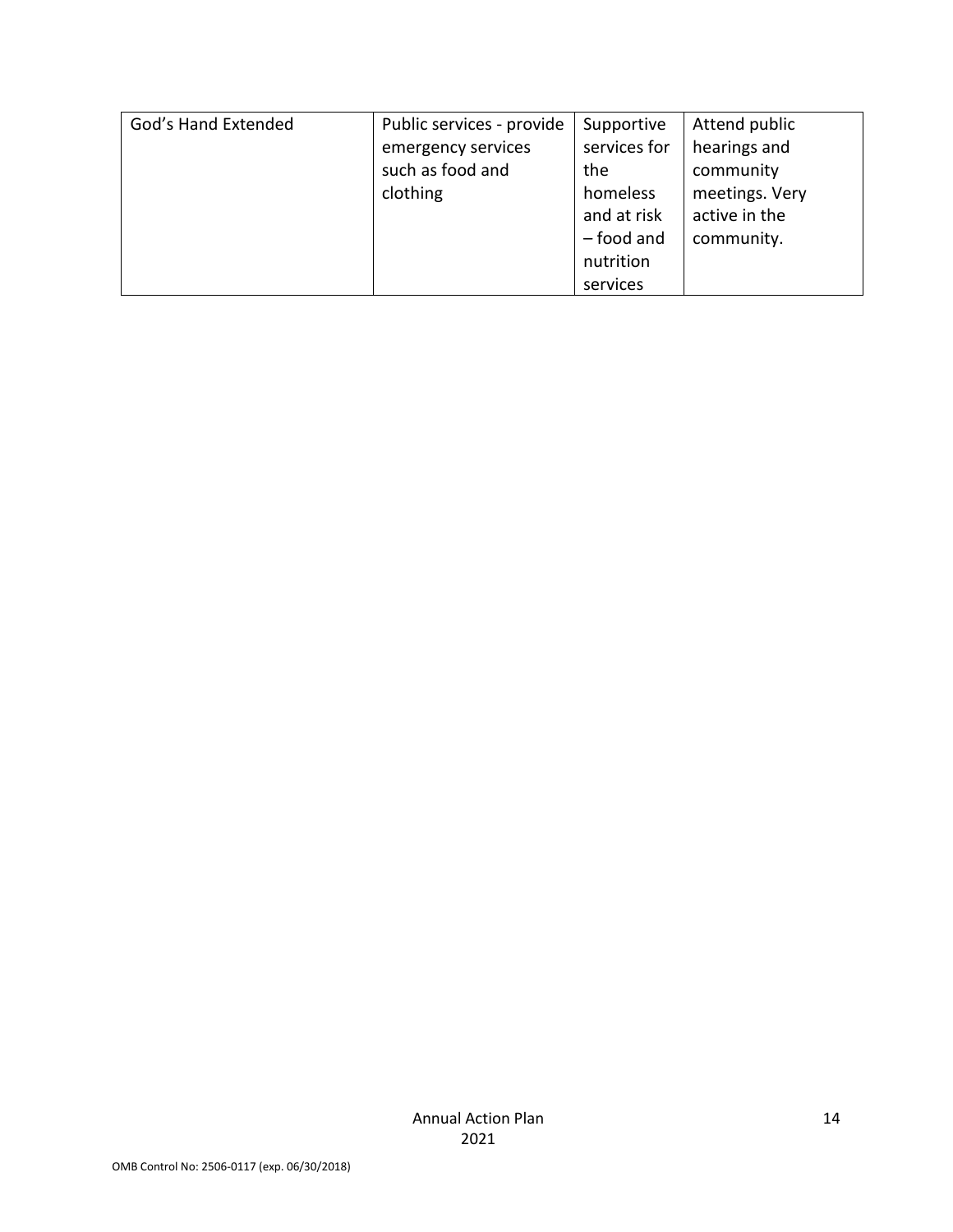#### **Identify any Agency Types not consulted and provide rationale for not consulting**

Every effort was made to consult a variety of service providers through various outreach techniques including virtual meetings and email blast to solicit input and participation through the planning process. Staff believes that all critical agency types were consulted during the participation and consultation process and has not intentionally failed to consult with any particular agency.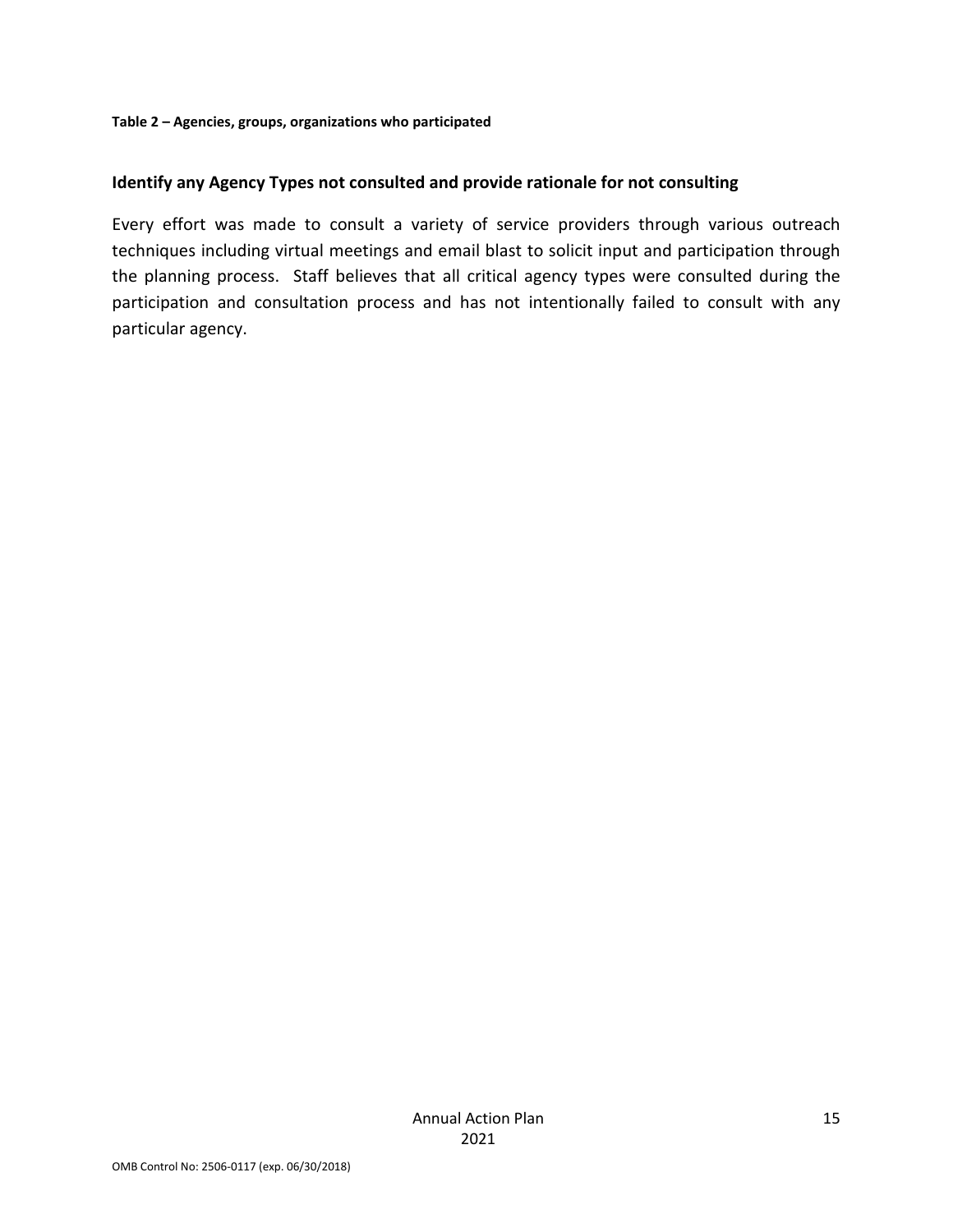| Name of Plan                                               | <b>Lead Organization</b>                             | How do the goals of your<br><b>Strategic Plan overlap with the</b><br>goals of each plan?                                                                                                                                                                                                                                                                                                                                                                                                                                                                                  |
|------------------------------------------------------------|------------------------------------------------------|----------------------------------------------------------------------------------------------------------------------------------------------------------------------------------------------------------------------------------------------------------------------------------------------------------------------------------------------------------------------------------------------------------------------------------------------------------------------------------------------------------------------------------------------------------------------------|
| City of Victorville General Plan<br>2030 - Housing Element | City of Victorville                                  | Based on the Regional Housing<br>Needs Allocation (RHNA) set<br>forth by the State of California,<br>the Housing Element is the City's<br>chief policy document for the<br>development of affordable and<br>market rate housing. Consistent<br>with this policy document, the<br>City will maintain and enhance<br>the quality of existing residential<br>neighborhoods and, promote<br>and encourage fair housing<br>opportunities for all economic<br>segments of the community,<br>regardless of age, sex, ethnic<br>background, physical condition,<br>or family size. |
| Continuum of Care                                          | County of San Bernardino                             | The County of San Bernardino is<br>a Continuum of Care applicant<br>and conducts homeless counts,<br>of<br>homeless<br>surveys<br>the<br>population,<br>and<br>strategic<br>planning to end homelessness.<br>Consistent with the goals of the<br>CoC, the City of Victorville will<br>provide support to nonprofits<br>that meet the social services<br>needs of the City residents with<br>an emphasis on the homeless.                                                                                                                                                   |
| 2020 Annual Report                                         | Housing Authority of the County<br>of San Bernardino | The City of Victorville refers to<br>the Housing Authority's plan to<br>see what the community is<br>lacking in housing for low<br>income families and funding.<br>Housing<br>The<br>Authority<br>additionally<br>administers<br>the<br>Housing<br>Choice<br>Voucher<br>program for the City.                                                                                                                                                                                                                                                                              |

## **Other local/regional/state/federal planning efforts considered when preparing the Plan**

**Table 3 - Other local / regional / federal planning efforts**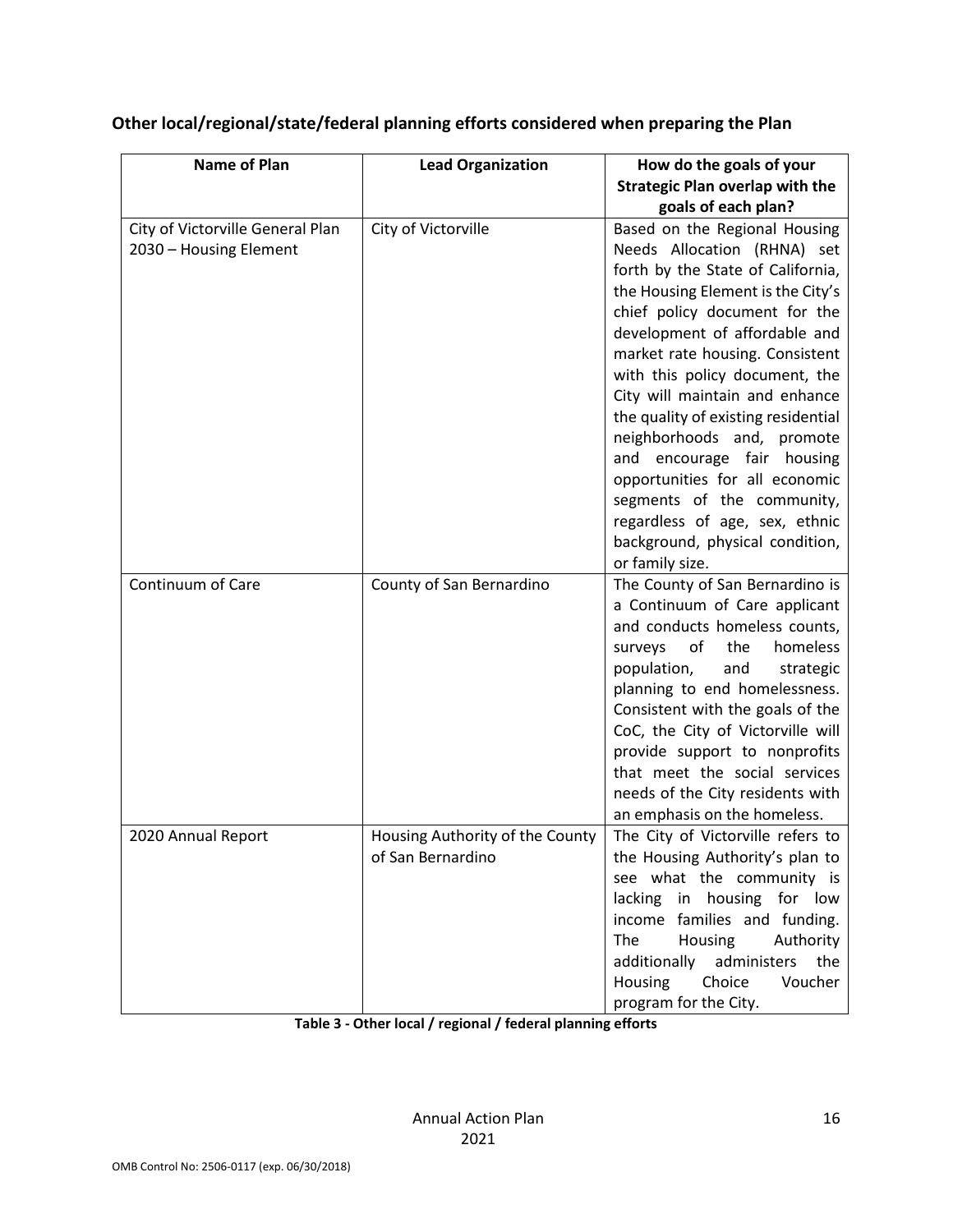#### **Narrative**

The City's collaborative and cooperative planning partnerships with governmental, nonprofit and private entities are done to ensure that the City's below moderate-income resident's needs and issues are comprehensively evaluated and thoroughly addressed.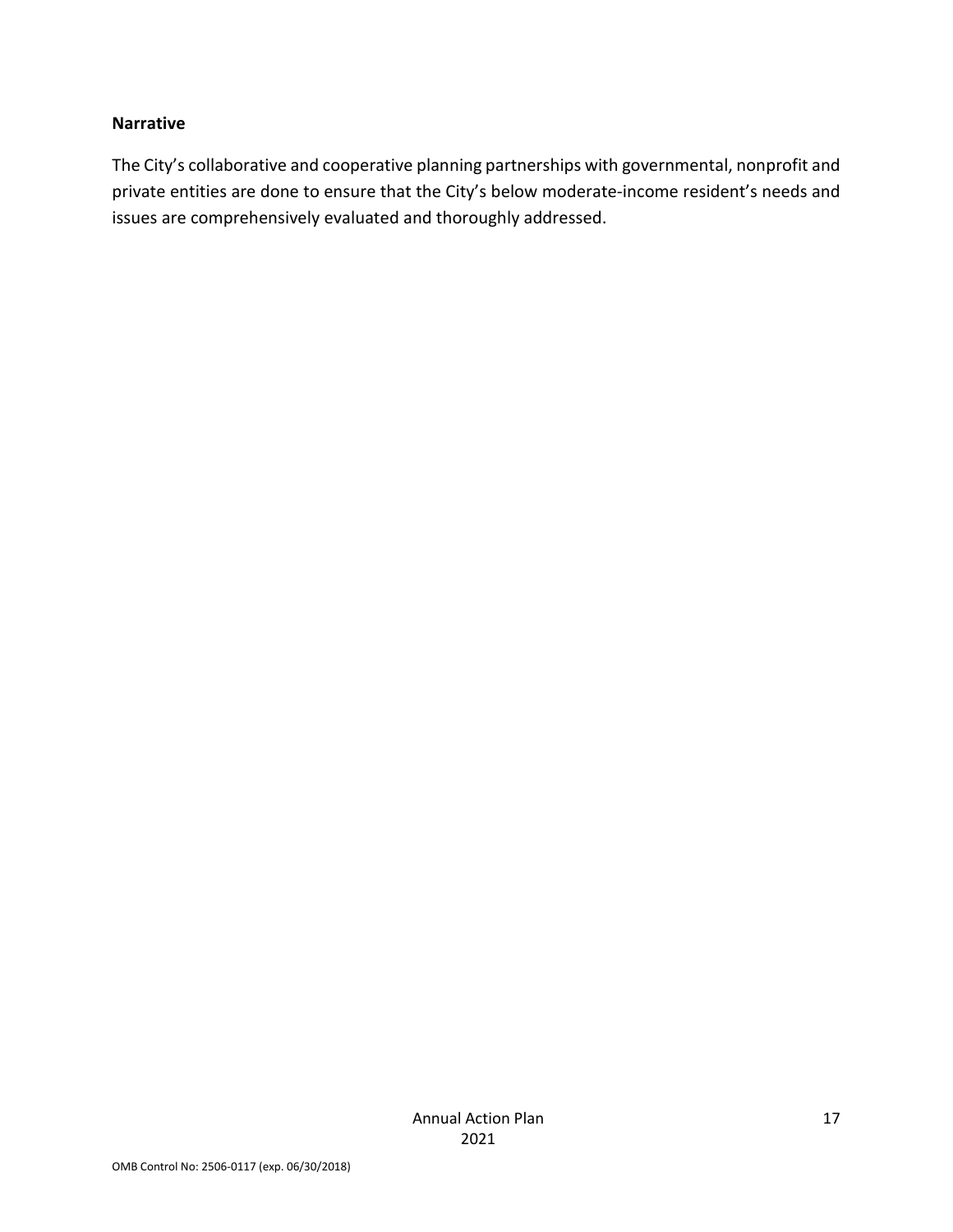## **AP-12 Participation - 91.401, 91.105, 91.200(c)**

#### **1. Summary of citizen participation process/Efforts made to broaden citizen participation Summarize citizen participation process and how it impacted goal setting**

The City of Victorville recognizes that Victorville residents are partners in the development and execution of the Action Plan. The Citizen Participation Plan (CPP) establishes a means by which citizens, public agencies and other interested parties can actively participate in the development of consolidated planning documents, including the Action Plan.

Using the CPP as a guide, Victorville sought community involvement and provided residents with opportunities to become involved in the development of the Annual Action Plan. Opportunities for citizen input were provided during the entire planning process, from the development of the Action Plan to reviewing the draft document, through publications, postings and public hearings. Outreach efforts were developed to reach diverse populations including to persons with disabilities, special needs populations and limited English-speaking persons.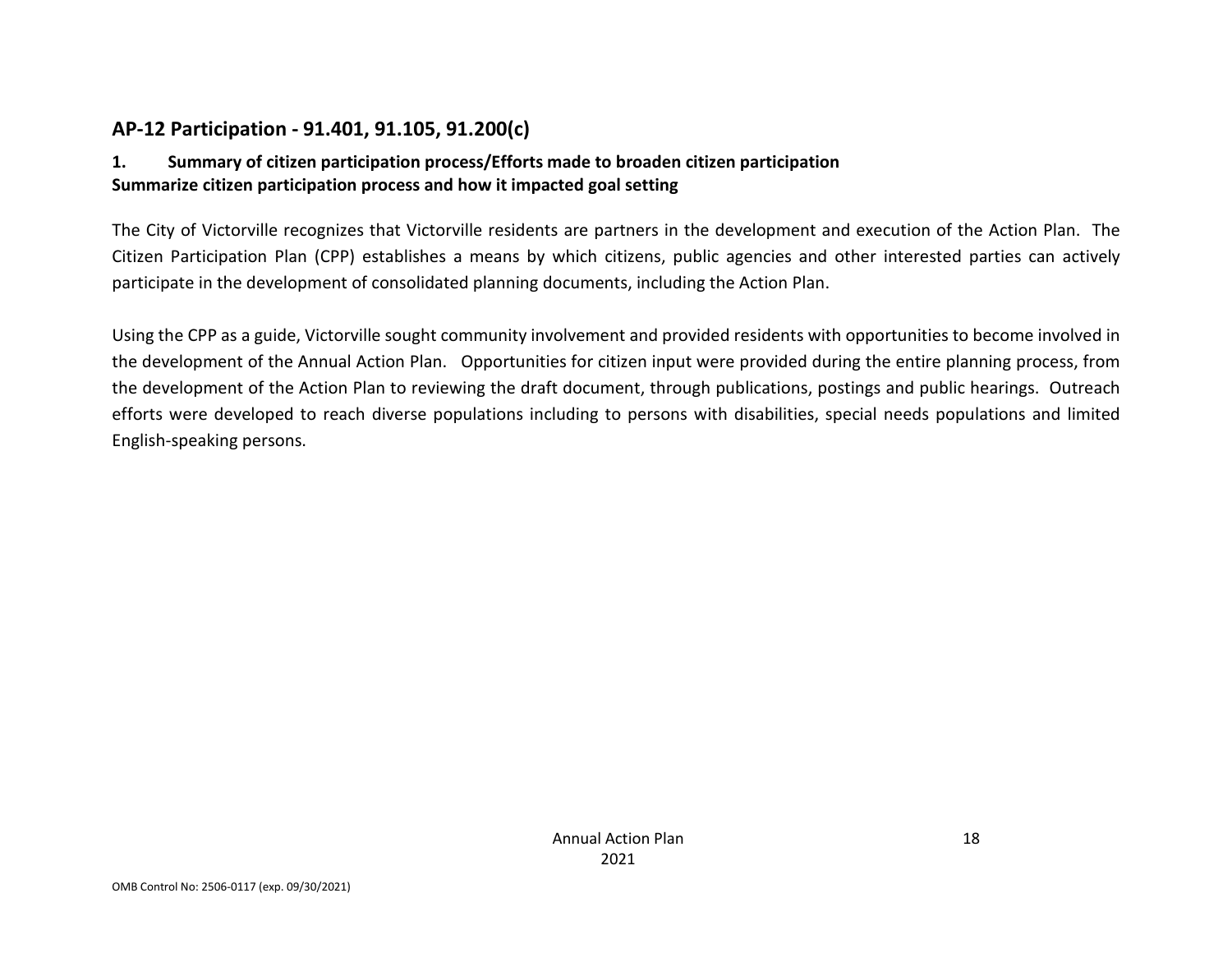**Citizen Participation Outreach**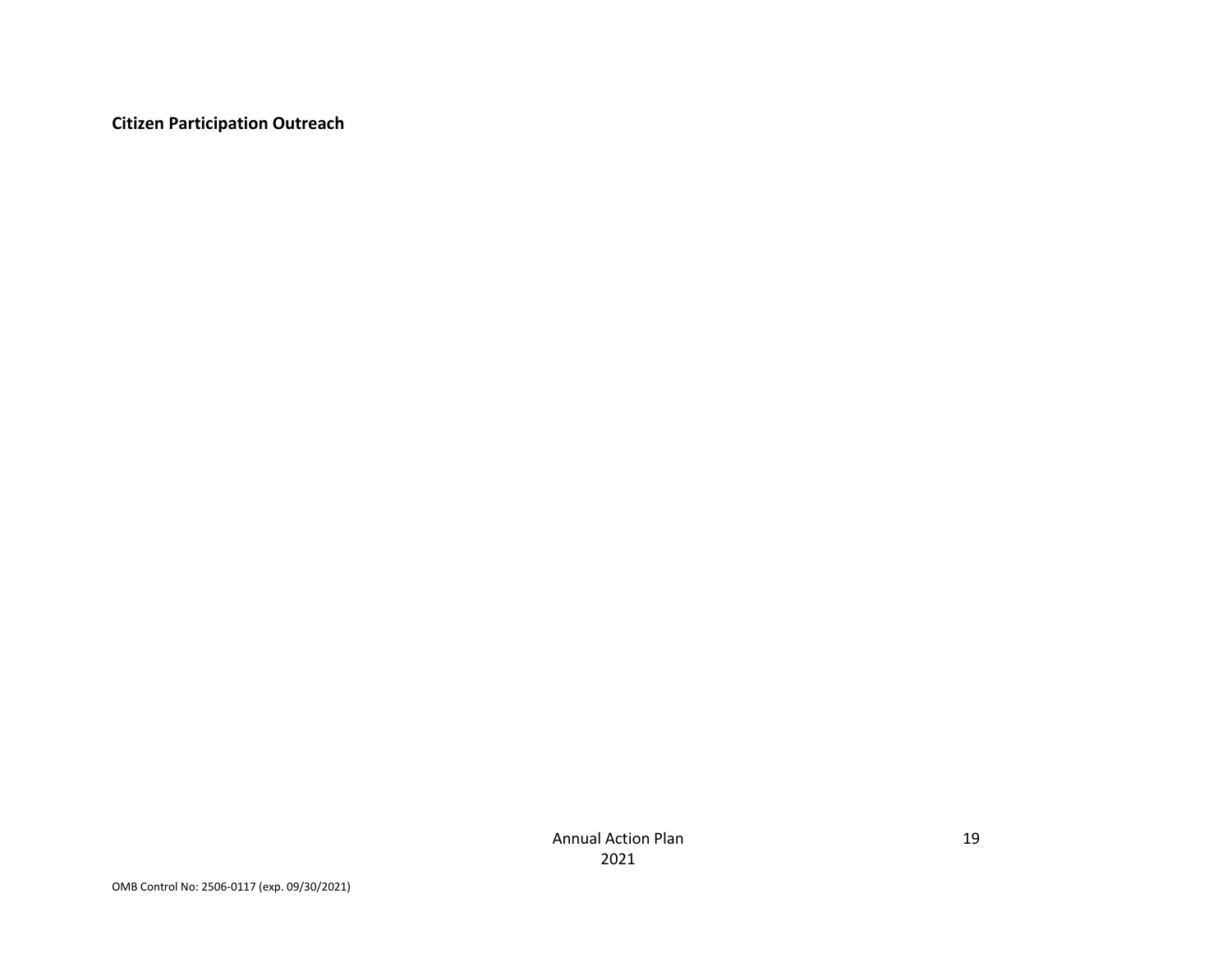| Sort         | Mode of                        | <b>Target of</b>                                                                                                                                        | <b>Summary of</b>                                                                                                                                                                                                                                  | <b>Summary of comments</b>                                                                                                                                                                                                                                                                                                     | <b>Summary of Comments</b>                                                            | <b>URL</b>                                                                                                                                  |
|--------------|--------------------------------|---------------------------------------------------------------------------------------------------------------------------------------------------------|----------------------------------------------------------------------------------------------------------------------------------------------------------------------------------------------------------------------------------------------------|--------------------------------------------------------------------------------------------------------------------------------------------------------------------------------------------------------------------------------------------------------------------------------------------------------------------------------|---------------------------------------------------------------------------------------|---------------------------------------------------------------------------------------------------------------------------------------------|
| order        | Outreach                       | Outreach                                                                                                                                                | response/attendance                                                                                                                                                                                                                                | received                                                                                                                                                                                                                                                                                                                       | not accepted and reasons                                                              |                                                                                                                                             |
| $\mathbf{1}$ | Public<br>hearing<br>notice #1 | Community<br>stakeholders<br>Community<br>residents, including<br>limited English-<br>speaking residents,<br>specifically Spanish<br>speaking residents | A public hearing notice for March<br>2021 was published<br>in<br>ValleyWide<br>Newspaper<br>on<br>February 19, 2021 in English and<br>Spanish.<br>The public hearing notice was<br>posted on the City's website and<br>at the Victorville library. | No comments were received<br>from the<br>public notice.<br>Inquiries<br>received<br>were<br>regarding the virtual meeting<br>and how to participate.                                                                                                                                                                           | All comments were addressed.                                                          | https://www.vict<br>orvilleca.gov/gov<br>ernment/city-<br>departments/dev<br>elopment/plannin<br>g/housing-<br>programs/public-<br>hearings |
| 2            | Public<br>Hearing #1           | Community<br>stakeholders<br>Community<br>residents, including<br>limited English-<br>speaking residents,<br>specifically Spanish<br>speaking residents | A public hearing was held on<br>March 2, 2021 virtually during the<br>regular City Council Meeting.                                                                                                                                                | Eight public comments were<br>received which<br>included<br>request to support programs<br>that promote fair housing<br>youth<br>services,<br>services<br>foster/homeless<br>including<br>youth programs, programs<br>that assist residents that are<br>insecure, domestic<br>food<br>violence and sexual assault<br>programs. | All comments were considered.<br>Victorville did not reject any<br>comments received. |                                                                                                                                             |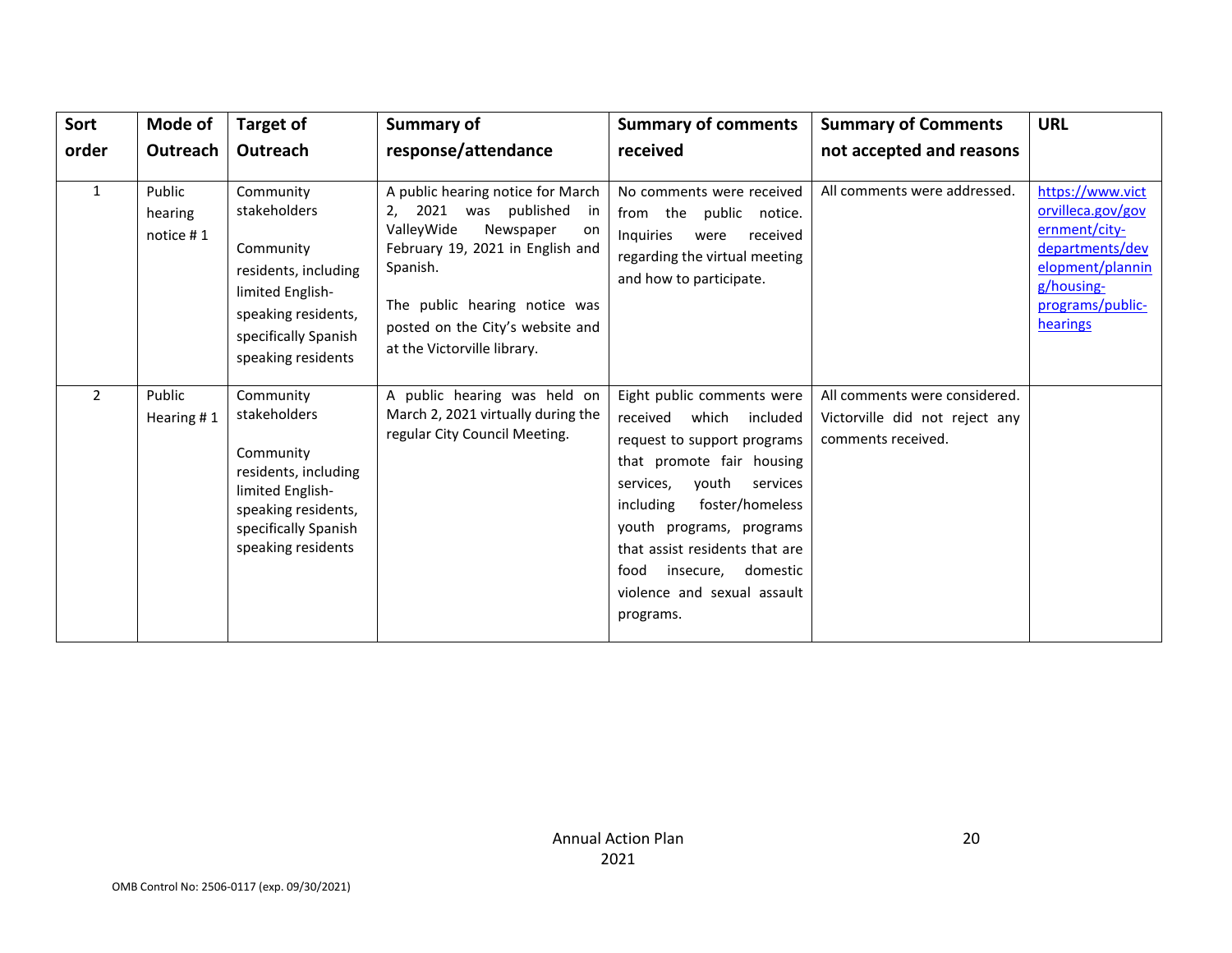|   | Public             | Community            | A public hearing notice and 30-   | To date, no comments have | <b>TBD</b> | https://www.vict  |
|---|--------------------|----------------------|-----------------------------------|---------------------------|------------|-------------------|
|   | Hearing #2         | stakeholders         | day comment period for 2021-      | been received.            |            | orvilleca.gov/gov |
|   | notice and         |                      | 2022 Action Plan was published in |                           |            | ernment/city-     |
|   | $30$ -day          | Community            | the Daily Press Newspaper on      |                           |            | departments/dev   |
|   | comment            | residents, including | March 19, 2021 in English and     |                           |            | elopment/plannin  |
|   |                    | limited English-     | Spanish.                          |                           |            | g/housing-        |
|   | period for         | speaking residents,  |                                   |                           |            | programs/public-  |
|   | <b>Action Plan</b> | specifically Spanish | The public hearing notice was     |                           |            | hearings          |
|   |                    | speaking residents   | posted on the City's website and  |                           |            |                   |
|   |                    |                      | at the Victorville library.       |                           |            |                   |
| 4 | Public             | Community            | <b>TBD</b>                        | <b>TBD</b>                | <b>TBD</b> |                   |
|   | Hearing #2         | stakeholders         |                                   |                           |            |                   |
|   |                    |                      |                                   |                           |            |                   |
|   |                    | Community            |                                   |                           |            |                   |
|   |                    | residents, including |                                   |                           |            |                   |
|   |                    | limited English-     |                                   |                           |            |                   |
|   |                    | speaking residents,  |                                   |                           |            |                   |
|   |                    | specifically Spanish |                                   |                           |            |                   |
|   |                    | speaking residents   |                                   |                           |            |                   |

**Table 4 – Citizen Participation Outreach**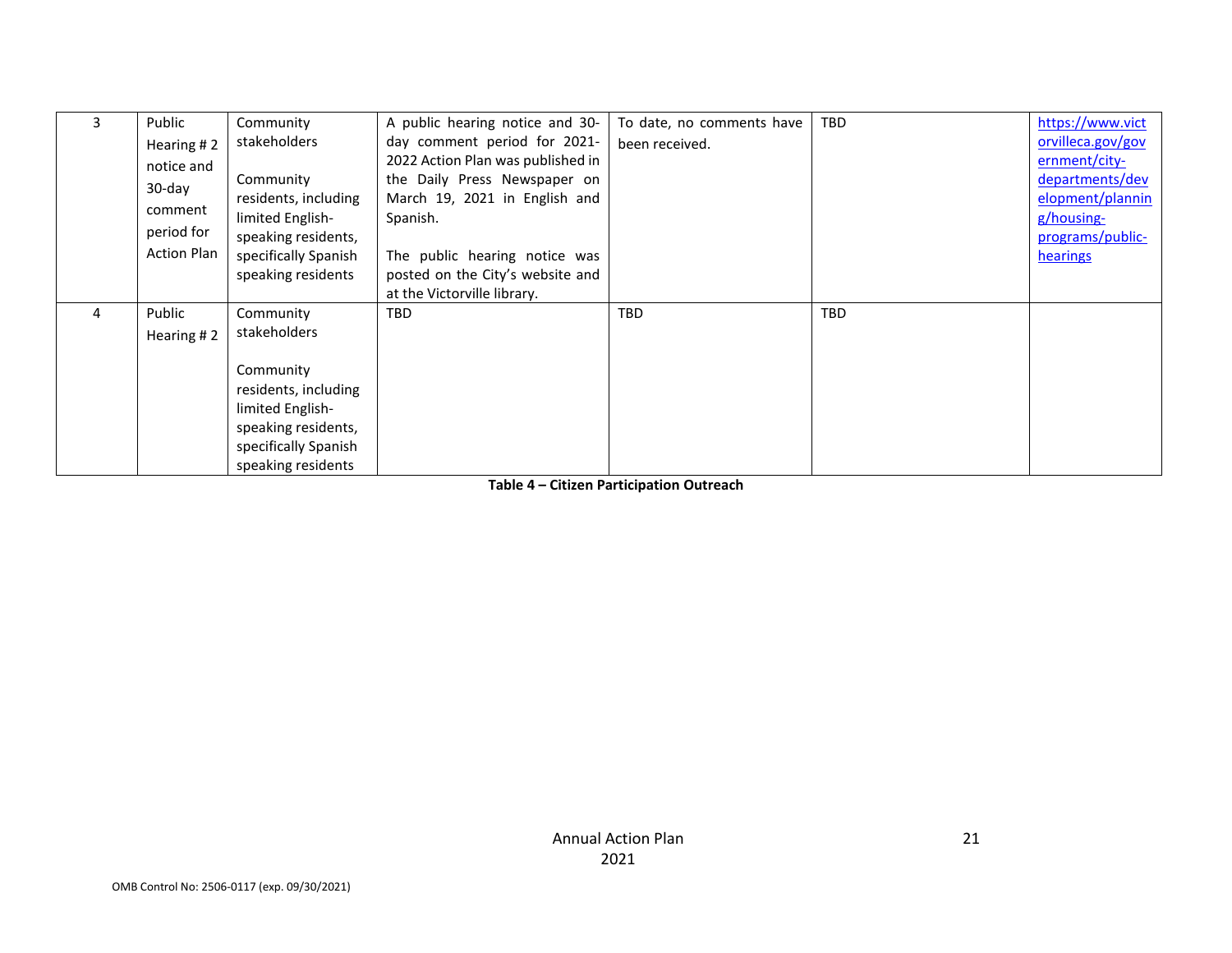## **Expected Resources**

## **AP-15 Expected Resources - 91.420(b), 91.220(c)(1,2)**

#### **Introduction**

One of the main obstacles to meeting community needs is inadequate resources. As with most of the priority goals, the needs far outweigh the City's available resources, which are not sufficient to address all of the needs of low- and moderate-income persons or special needs residents in the City. It is anticipated that Federal and private funding sources for housing and community development programs will remain limited until the current economic conditions eventually recover. Even under these circumstances, the City strives to make progress in implementing its public improvement and public service projects and programs as well as meeting the established objectives.

The following section summarizes the major sources of funding available to carry out housing and community development activities in the City, and specifically identifies the City's current year and projected funding levels over the remainder of the five-year plan period for formula grant CBDG program.

| Program            | Source       | <b>Uses of Funds</b>  |             | <b>Expected Amount Available Year 5</b> |                   |                |                  | <b>Narrative</b>    |
|--------------------|--------------|-----------------------|-------------|-----------------------------------------|-------------------|----------------|------------------|---------------------|
|                    | оf           |                       | Annual      | Program                                 | <b>Prior Year</b> | Total:         | <b>Amount</b>    | <b>Description</b>  |
|                    | <b>Funds</b> |                       | Allocation: | Income:                                 | <b>Resources:</b> |                | <b>Available</b> |                     |
|                    |              |                       |             |                                         |                   |                | <b>Remainder</b> |                     |
|                    |              |                       |             |                                         |                   |                | of ConPlan       |                     |
|                    |              |                       |             |                                         |                   |                |                  |                     |
| Community          | Federal      | <b>Public Service</b> | \$1,426,716 | 0.00                                    | \$557,867.02      | \$1,984,583.02 | 0.00             | <b>Entitlement</b>  |
| Development        |              | <b>Construction</b>   |             |                                         |                   |                |                  | <b>Allocation</b>   |
| <b>Block Grant</b> |              | <b>Administration</b> |             |                                         |                   |                |                  | <b>Reallocation</b> |

#### **Anticipated Resources**

**Table 5 - Expected Resources – Priority Table**

## **Explain how federal funds will leverage those additional resources (private, state and local funds), including a description of how matching requirements will be satisfied**

The City does not require that funded projects/programs provide matching funds. However, it is common for CDBG funded construction projects to include the use of non-federal funds.

## **If appropriate, describe publically owned land or property located within the jurisdiction that may be used to address the needs identified in the plan**

The City of Victorville seeks to meet a high priority local need by developing a 168-bed Wellness Center that will act as a 24-hour, low barrier, interim housing for homeless men, women, and families. The project will also provide recuperative care (medical respite) to homeless individuals needing emergency shelter and wraparound onsite support services. Along with shelter and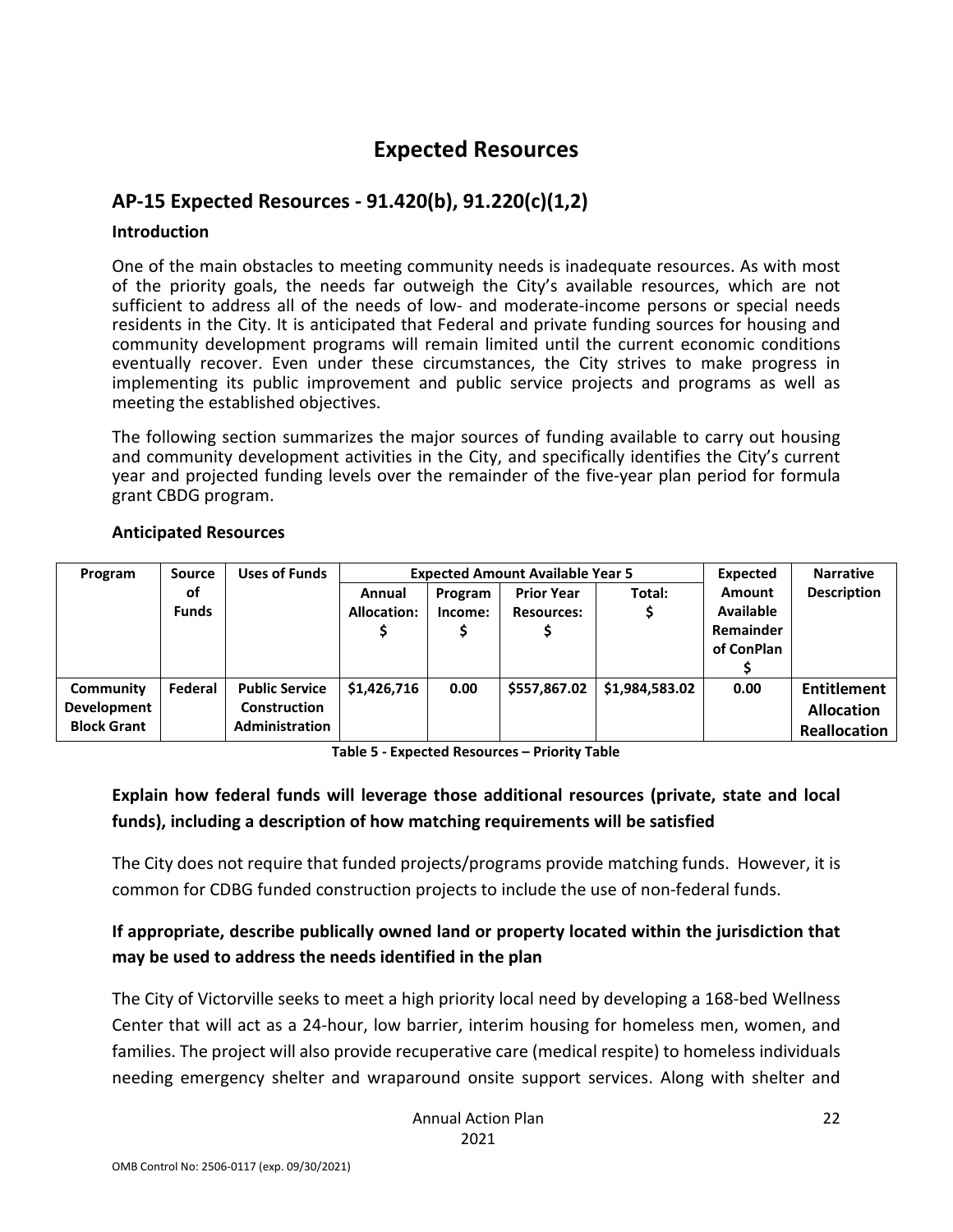recuperative care the Wellness Center will provide both an on-site medical clinic and onsite support service offices that will be available to both occupants of the center and community residents. The Wellness Center will be developed on City owned property located in the north side of the City.

#### **Discussion**

While the City of Victorville is responsible for the provisions of assistance to low- and moderate-income residents using entitlement funds, the City cannot achieve these goals on its own. There are many other organizations that carry out the strategies listed in the Plan using other federal, local and private funding sources. For instance, other City departments provide services to low- and moderate-income residents by utilizing funding from various sources such as state grants.

In addition, other local agencies and non-governmental organizations receive other federal and state funding to carry out these activities. For example, the San Bernardino County Housing Authority addresses the housing needs of eligible residents in the County through its various housing programs including voucher programs, public housing units, and other housing units owned by the authority and other partnerships.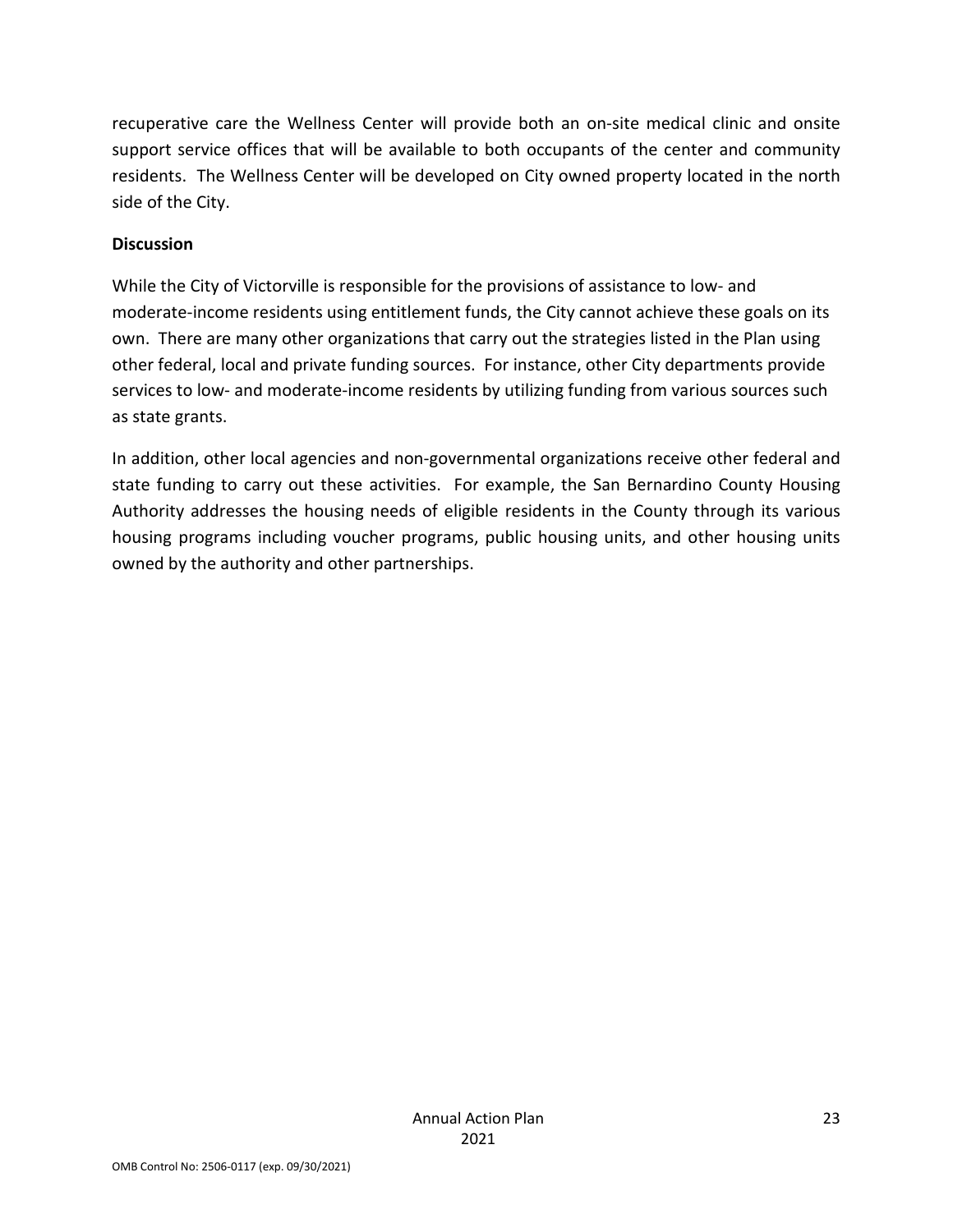# **Annual Goals and Objectives**

# **AP-20 Annual Goals and Objectives - 91.420, 91.220(c)(3)&(e)**

#### **Goals Summary Information**

| Sort           | <b>Goal Name</b>           | <b>Start</b> | End  | Category              | Geographic  | <b>Needs</b>               | <b>Funding</b>       | <b>Goal Outcome</b>              |
|----------------|----------------------------|--------------|------|-----------------------|-------------|----------------------------|----------------------|----------------------------------|
| Order          |                            | Year         | Year |                       | Area        | <b>Addressed</b>           |                      | Indicator                        |
| $\mathbf{1}$   | Provide suitable<br>living | 2017         | 2021 | Affordable<br>Housing | Citywide    | Supportive<br>services for | CDBG:<br>\$1,785,971 | Public service<br>activities for |
|                | environments for           |              |      | Homeless              |             | the homeless               |                      | Low/Moderate                     |
|                | residents                  |              |      | Non-                  |             | and at risk                |                      | <b>Income Housing</b>            |
|                |                            |              |      | Homeless              |             | Human                      |                      | Benefit: 3000                    |
|                |                            |              |      | <b>Special Needs</b>  |             | services                   |                      | Households                       |
|                |                            |              |      | Non-Housing           |             |                            |                      | Assisted                         |
|                |                            |              |      | Community             |             |                            |                      | Other: 20 Other                  |
|                |                            |              |      | Development           |             |                            |                      |                                  |
| $\overline{2}$ | Decent and                 | 2017         | 2021 | Affordable            | Citywide    | Housing                    | CDBG:                | Homeowner                        |
|                | affordable                 |              |      | Housing               |             | programs                   | \$109,612            | Housing                          |
|                | housing for                |              |      |                       |             |                            |                      | Rehabilitated: 50                |
|                | consortia                  |              |      |                       |             |                            |                      | Household                        |
|                | residents                  |              |      |                       |             |                            |                      | <b>Housing Unit</b>              |
| 3              | <b>Expand Economic</b>     | 2017         | 2021 | Non-Housing           | Citywide    | Need to                    | CDBG: \$0.00         | Jobs                             |
|                | Opportunities              |              |      | Community             |             | increase                   |                      | created/retained:                |
|                |                            |              |      | Development           |             | economic                   |                      | 5 Jobs                           |
|                |                            |              |      |                       |             | development                |                      |                                  |
|                |                            |              |      |                       |             | and                        |                      |                                  |
|                |                            |              |      |                       |             | employment                 |                      |                                  |
| $\overline{4}$ | <b>Increase Access</b>     | 2017         | 2021 |                       | Citywide    | Accessibility              | CDBG:                | Public service                   |
|                | to Opportunity             |              |      |                       |             | and Mobility               | \$50,000             | activities for                   |
|                | Areas - AFH                |              |      |                       |             |                            |                      | Low/Moderate                     |
|                |                            |              |      |                       |             |                            |                      | <b>Income Housing</b>            |
|                |                            |              |      |                       |             |                            |                      | Benefit: 100                     |
|                |                            |              |      |                       |             |                            |                      | Households                       |
|                |                            |              |      |                       |             |                            |                      | Assisted                         |
| 5              | <b>Fair Housing</b>        | 2017         | 2021 | Assessment            | Citywide    | Accessibility              | CDBG:                | Public service                   |
|                | Services - AFH             |              |      | of Fair               |             | and Mobility               | \$24,000             | activities for                   |
|                |                            |              |      | Housing               |             |                            |                      | Low/Moderate                     |
|                |                            |              |      |                       |             |                            |                      | <b>Income Housing</b>            |
|                |                            |              |      |                       |             |                            |                      | Benefit: 100                     |
|                |                            |              |      |                       |             |                            |                      | Households                       |
|                |                            |              |      |                       |             |                            |                      | Assisted                         |
| 6              | R/ECAP housing             | 2017         | 2021 | Affordable            | Target area | Accessibility              | CDBG:                | Homeowner                        |
|                | and access to              |              |      | Housing               | Census      | and Mobility               | \$15,000             | Housing                          |
|                | social services -          |              |      |                       | tract 99.05 |                            |                      | Rehabilitated: 1                 |
|                | AFH                        |              |      |                       |             |                            |                      | Household                        |
|                |                            |              |      |                       |             |                            |                      | <b>Housing Unit</b>              |

**Table 6 – Goals Summary**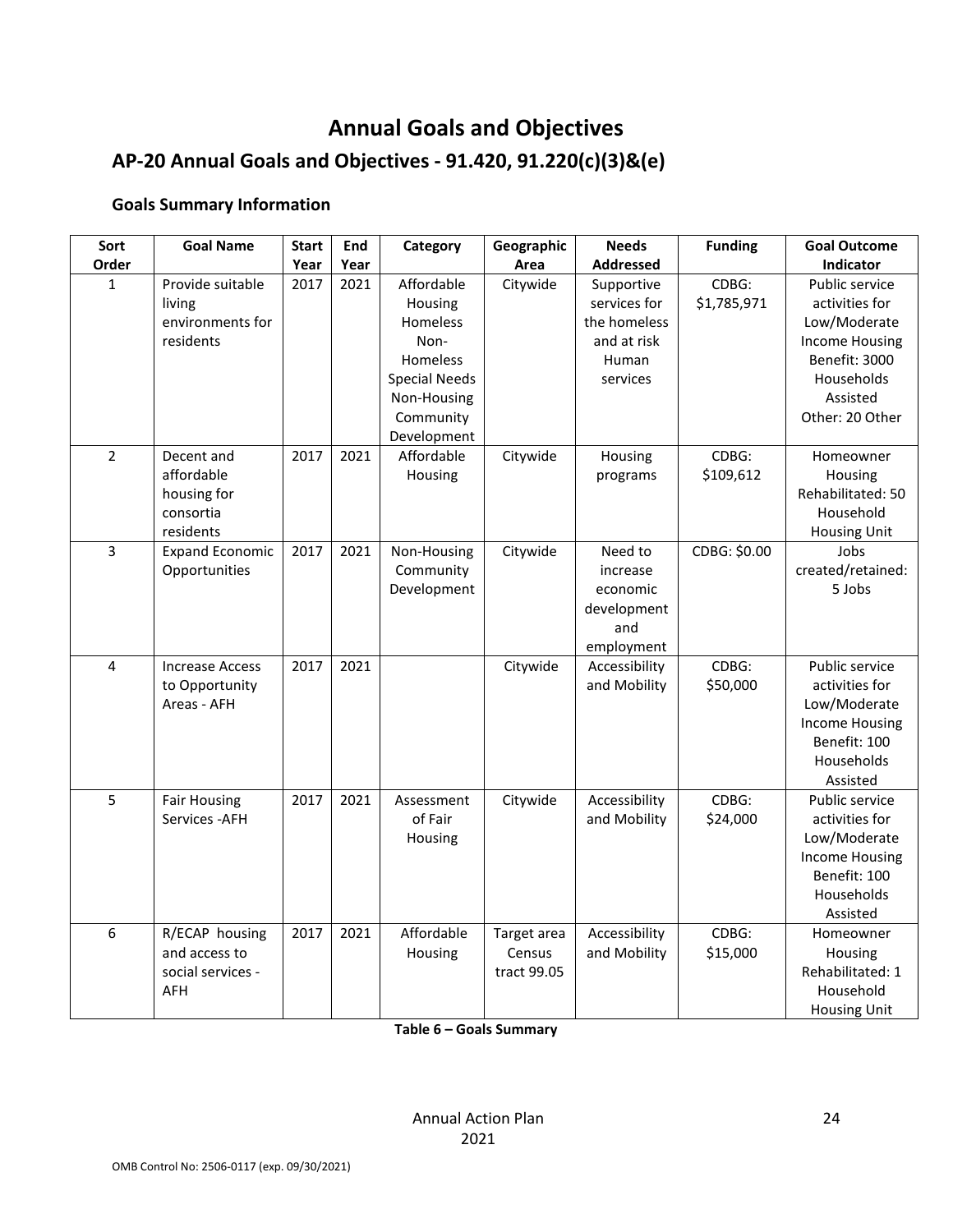## **Goal Descriptions**

| 1 | <b>Goal Name</b>           | Provide suitable living environments for residents                                                                                                                                                                                                                                                                                                                                                                                                                                                                                                                                                                                                                                                                                                                                                                                                                                                                                                       |
|---|----------------------------|----------------------------------------------------------------------------------------------------------------------------------------------------------------------------------------------------------------------------------------------------------------------------------------------------------------------------------------------------------------------------------------------------------------------------------------------------------------------------------------------------------------------------------------------------------------------------------------------------------------------------------------------------------------------------------------------------------------------------------------------------------------------------------------------------------------------------------------------------------------------------------------------------------------------------------------------------------|
|   | Goal<br><b>Description</b> | Support the development of "one stop" resource centers to assist homeless persons to<br>acquire the necessary documentation and consultation (mental health, physical health<br>and nutrition, job skills training, identification, social security and disability benefits, etc.)<br>to achieve reentry into employment and housing; food and nutrition services; utility<br>assistance; support the Homeless Outreach Proactive Enforcement (HOPE) program;<br>support public safety efforts; provide resource directories for<br>available services; provide community resource directory for all available services;<br>encourage collaboration between agencies, faith-based organizations and other<br>stakeholders to unify services; support efforts to increase volunteerism in public service<br>programs.                                                                                                                                     |
| 2 | <b>Goal Name</b>           | Decent and affordable housing for consortia residents                                                                                                                                                                                                                                                                                                                                                                                                                                                                                                                                                                                                                                                                                                                                                                                                                                                                                                    |
|   | Goal<br><b>Description</b> | Transitional shelters; affordable housing for multi-family, single family, veterans;<br>rehabilitation- owner occupied and rental; down payment assistance; code enforcement<br>activity to improve neighborhood aesthetics and values; reduce overcrowding in<br>occupied properties; consider establishing rent control for affordability; encourage<br>collaboration between public agencies, developers, investors and other stakeholders to<br>develop a wide-range of housing development.                                                                                                                                                                                                                                                                                                                                                                                                                                                         |
| 3 | <b>Goal Name</b>           | Expand economic opportunities                                                                                                                                                                                                                                                                                                                                                                                                                                                                                                                                                                                                                                                                                                                                                                                                                                                                                                                            |
|   | Goal<br><b>Description</b> | Increase job opportunity through education and job training programs; encourage small<br>business development through business practices and fundamentals education:<br>collaborate with state, county and local agencies that offer trade skills training and basic<br>job search techniques; encourage local education facilities to offer education and training<br>that will lead to employment opportunities in the community; support job creation<br>through business friendly policies and practices.                                                                                                                                                                                                                                                                                                                                                                                                                                            |
| 4 | <b>Goal Name</b>           | Increase Access to Opportunity Areas - AFH                                                                                                                                                                                                                                                                                                                                                                                                                                                                                                                                                                                                                                                                                                                                                                                                                                                                                                               |
|   | Goal<br><b>Description</b> | The goal of increasing access to opportunity areas for low income Hispanics located in the<br>Consortia will address the fair housing issues of significant disparities in access to<br>opportunities and segregation. Based on the AFH analysis, Victorville had significant<br>disparities in access to opportunities compared to Apple Valley. This is particularly the case<br>for low-income Hispanics. When compared to other Race/Ethnic groups, Hispanics appear<br>to be experiencing overarching patterns of access to opportunity and exposure to adverse<br>community factors within the Consortia. Of the opportunities measured, Hispanics were<br>indexed the lowest on average of the seven-categories. Contributing factors to these fair<br>housing issues include, lack of public investments in specific neighborhoods including<br>services or amenities; location and type of affordable housing; and Land Use and Zoning<br>Laws. |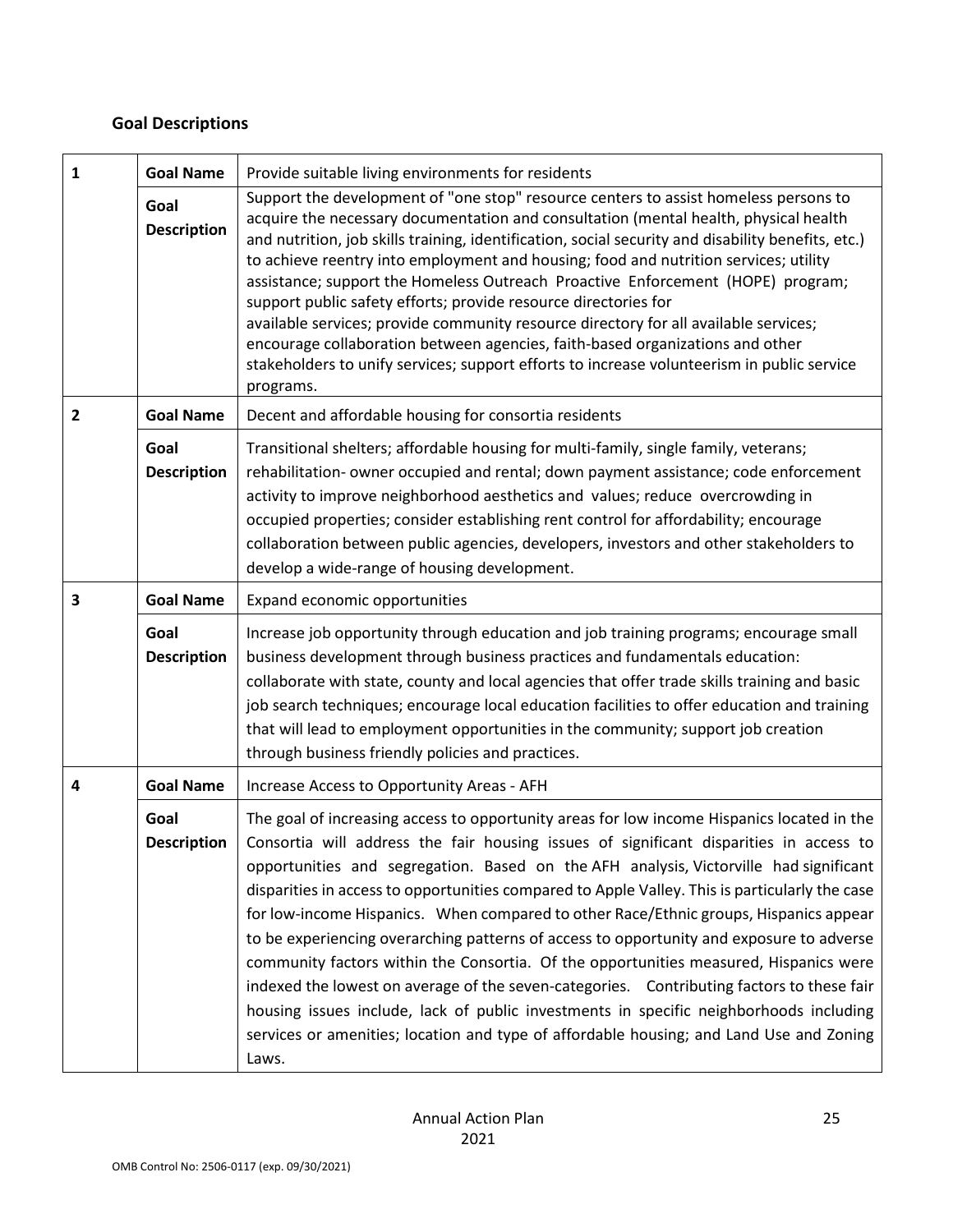| 5 | <b>Goal Name</b>           | Fair Housing Services - AFH                                                                                                                                                                                                                                                                                                                                                                                                                                                                                                                                                                                                                                         |
|---|----------------------------|---------------------------------------------------------------------------------------------------------------------------------------------------------------------------------------------------------------------------------------------------------------------------------------------------------------------------------------------------------------------------------------------------------------------------------------------------------------------------------------------------------------------------------------------------------------------------------------------------------------------------------------------------------------------|
|   | Goal<br><b>Description</b> | The Consortia provides fair housing information, outreach and enforcement resources<br>through its contractor Inland Fair Housing and Mediation Board (IFHMB). IFHMB provides<br>fair housing, mediation, housing counseling, alternative dispute resolution, senior services<br>program, and many other services.                                                                                                                                                                                                                                                                                                                                                  |
|   |                            | Based on fair housing data, disparities may exist in the Consortia for groups of the disability<br>protected characteristic. During this 5-year plan period, the Consortia will continue to<br>contract for fair housing services with an emphasis of reducing the number of fair housing<br>complaints based on disabilities to determine annual reduction as measured by 2016 levels.                                                                                                                                                                                                                                                                             |
| 6 | <b>Goal Name</b>           | R/ECAP housing and access to social services AFH                                                                                                                                                                                                                                                                                                                                                                                                                                                                                                                                                                                                                    |
|   | Goal<br><b>Description</b> | <b>Lack of Community Revitalization Strategies</b><br>The Consortia has a small R/ECAP area, which is included in a much larger R/ECAP                                                                                                                                                                                                                                                                                                                                                                                                                                                                                                                              |
|   |                            | containing unincorporated areas of San Bernardino County. The R/ECAP only includes<br>Census Tracts 99.05 which is within Victorville's geographical boundaries. The Consortia's<br>knowledge of the R/ECAP as it relates to the housing and social service needs of the area is<br>limited. The Consortia will perform a community assessment to better understand the<br>needs of the area which will lead to strategic investments using CDBG and HOME<br>funding. The objective is to show an improvement in the housing and social service needs<br>of the area prior to the end of the 5-year ConPlan period.                                                 |
|   |                            | Lack of public investments in specific neighborhoods, including services or amenities                                                                                                                                                                                                                                                                                                                                                                                                                                                                                                                                                                               |
|   |                            | In an attempt to remove the R/ECAP that incorporates Census Tract 99.05, the Consortia<br>will utilize HOME funding and other housing programs to remove barriers that prevent<br>people from accessing affordable housing. For instance, the City of Victorville's Residential<br>Rehabilitation loan program is meant to assist income qualified property owners to correct<br>code violations and address health and safety issues. A significant number of low-income<br>residents have expressed financial hardship that prevents them from correcting code<br>violations, specifically connecting their failing septic system to the City's sewer system. The |
|   |                            | newly revamped program will assist property owners with these delayed repairs.                                                                                                                                                                                                                                                                                                                                                                                                                                                                                                                                                                                      |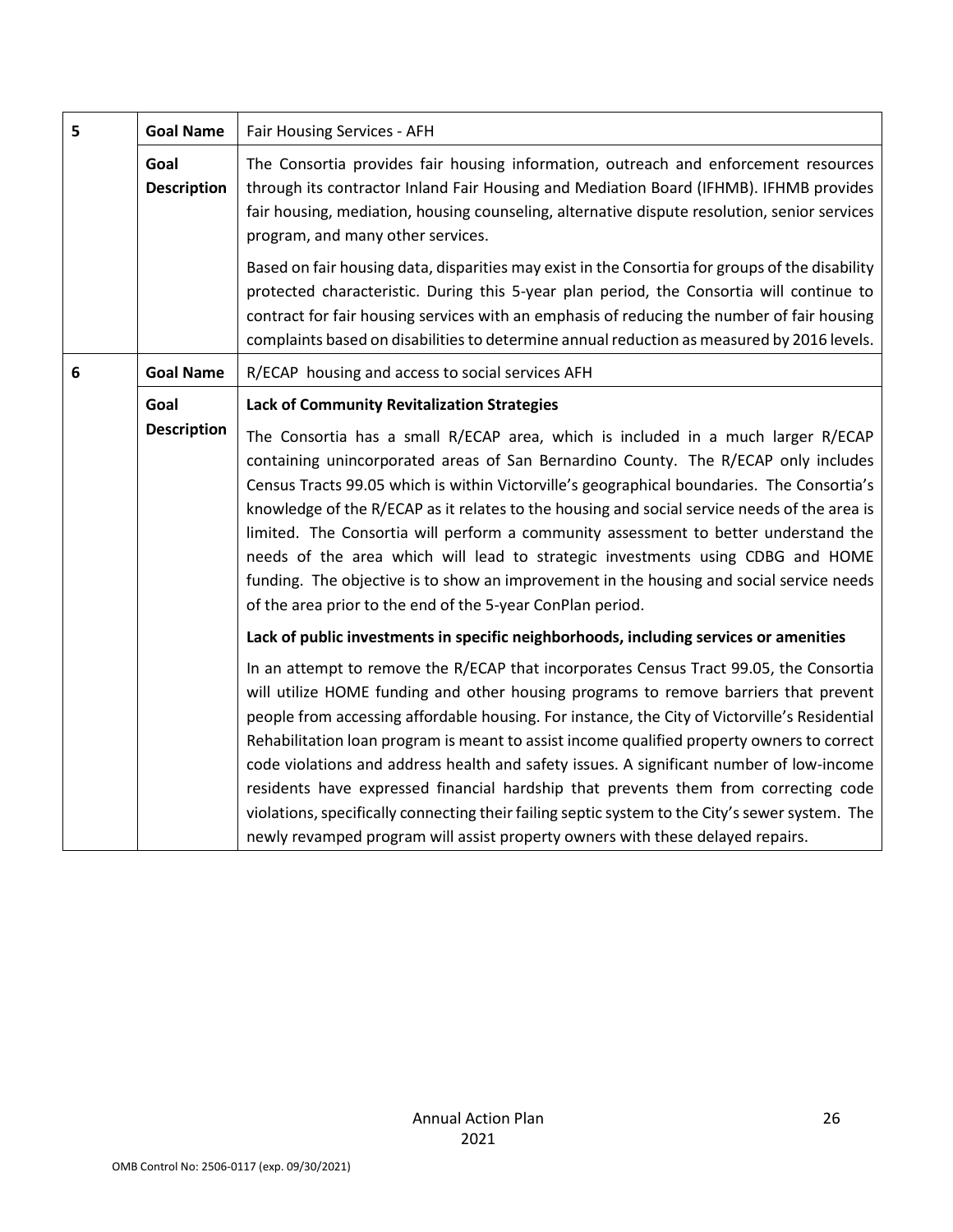## **AP-35 Projects - 91.420, 91.220(d)**

#### **Introduction**

| #              | <b>Project Name</b>                                             | <b>Allocation</b> |
|----------------|-----------------------------------------------------------------|-------------------|
| 1              | Cedar House Life Change Center                                  | \$15,000          |
| $\overline{2}$ | Child Advocates of San Bernardino County                        | \$10,000          |
| 3              | <b>Family Assistance Program</b>                                | \$15,000          |
| 4              | <b>God's Hand Extended</b>                                      | \$14,834          |
| 5              | <b>High Desert Homeless Services</b>                            | \$30,000          |
| 6              | <b>High Desert Second Chance</b>                                | \$10,000          |
| $\overline{7}$ | <b>Inland Fair Housing and Mediation Board</b>                  | \$24,000          |
| 8              | <b>Moses House Ministries</b>                                   | \$20,000          |
| 9              | Rock'n Our Disabilities Foundation                              | \$7,673           |
| 10             | San Bernardino Sexual Assault Services                          | \$20,000          |
| 11             | Symba Center                                                    | \$10,000          |
| 12             | Victor Valley Domestic Violence                                 | \$30,000          |
| 13             | Community Services - Online Tutoring                            | \$7,500           |
| 14             | Housing for All Corporation                                     | \$50,000          |
| 15             | <b>Victor Valley Community Services Council</b>                 | \$20,000          |
| 16             | Building Department - Westwinds Fire Suppression Infrastructure | \$450,000         |
| 17             | Building Department - Westwinds Reroof                          | \$310,406         |
| 18             | Code Enforcement Department - Abatement                         | \$50,000          |
| 19             | Code Enforcement Department - Code Enforcement                  | \$250,000         |
| 20             | Code Enforcement Department - Demolition                        | \$125,000         |
| 21             | Planning Department - Residential Rehabilitation Program        | \$109,612.02      |
| 22             | Planning Department - Victorville Wellness Center               | \$95,215          |
| 23             | Public Works - Graffiti Abatement                               | \$25,000          |
| 24             | Administration                                                  | \$285,343         |

**Table 7 – Project Information**

#### **Describe the reasons for allocation priorities and any obstacles to addressing underserved needs**

The primary obstacle to meeting the needs of the most underserved groups in Victorville, primarily low-income families, seniors, youth, and the homeless, is the general lack of funding resources available to the public and private agencies providing the services to meet those needs.

At the federal level, entitlement grants have not kept up with inflation, further decreasing funds available to provide services to meet needs within the City. With inflation, lower incomes, and the growing needs of low-income persons and special needs groups, the limited funding resources is a significant obstacle to meeting the underserved needs of the residents of Victorville.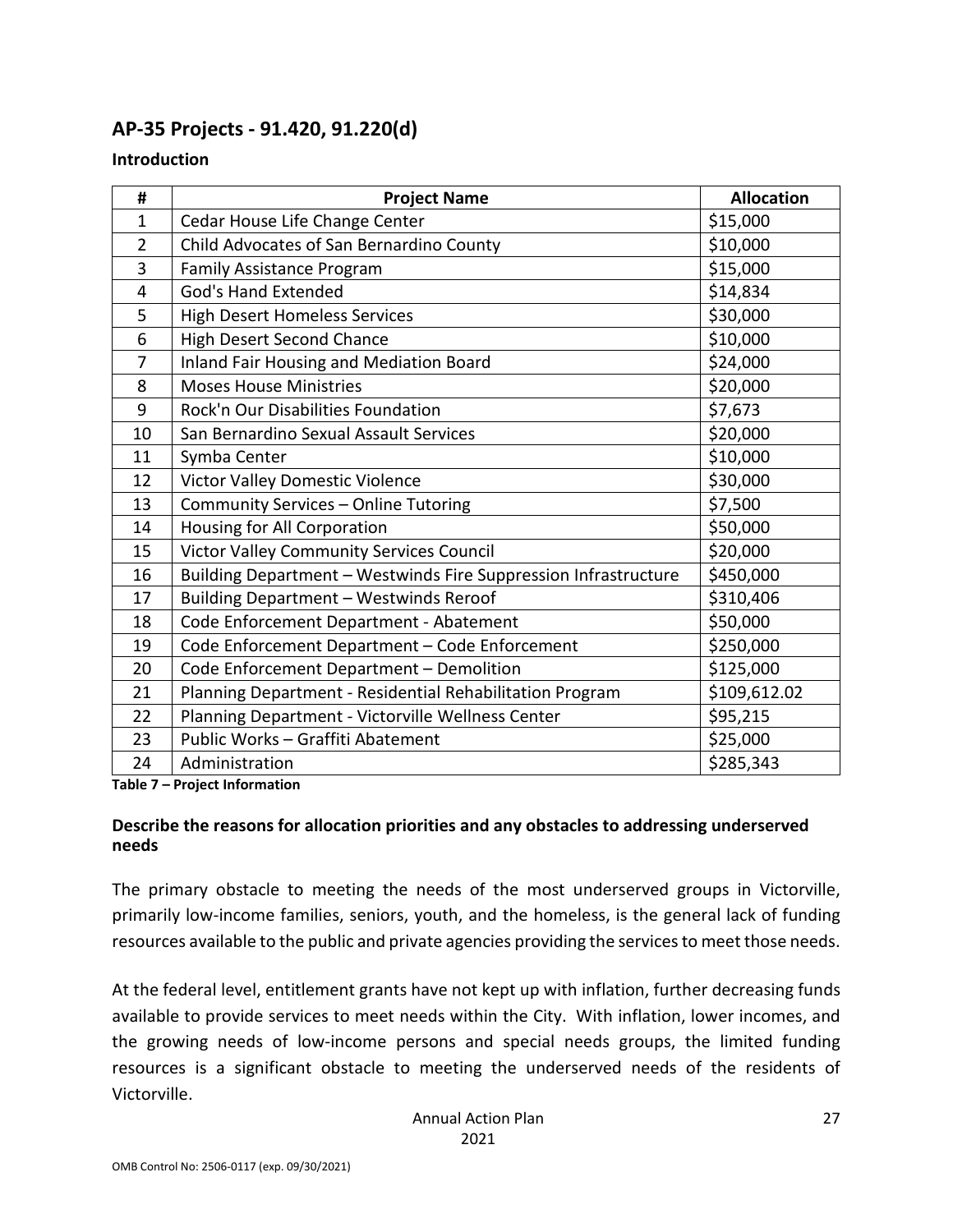## **AP-50 Geographic Distribution - 91.420, 91.220(f)**

## **Description of the geographic areas of the entitlement (including areas of low-income and minority concentration) where assistance will be directed**

While some programs/projects are geared towards CDBG Target Areas, the City of Victorville also partners with non-profit organizations (subrecipients of CDBG funds) that provide programs that assist low income individuals and households based on their income and therefore may be located anywhere within the city limits of Victorville.

| <b>Census Tract</b> | <b>Block</b><br>Group   | % Low/Moderate Population | Percentage of allocation to<br>be used in target area as<br>determined in ConPlan |
|---------------------|-------------------------|---------------------------|-----------------------------------------------------------------------------------|
| 91.16               | 4                       | 85.71%                    | 3                                                                                 |
| 91.17               | $\overline{2}$          | 61.73%                    | 3                                                                                 |
| 91.19               | 3                       | 54.04%                    | 3                                                                                 |
| 98.00               | $\mathbf{1}$            | 93.00%                    | 3                                                                                 |
| 98.00               | $\overline{2}$          | 70.91%                    | 3                                                                                 |
| 98.00               | 3                       | 58.31%                    | 3                                                                                 |
| 98.00               | $\overline{\mathbf{4}}$ | 62.01%                    | 3                                                                                 |
| 99.04               | $\mathbf{1}$            | 76.14%                    | 3                                                                                 |
| 99.04               | $\overline{2}$          | 63.73%                    | 3                                                                                 |
| 99.04               | 3                       | 75.61%                    | 3                                                                                 |
| 99.05               | $\mathbf{1}$            | 65.76%                    | 3                                                                                 |
| 99.05               | 3                       | 60.61%                    | 3                                                                                 |
| 99.08               | $\mathbf{1}$            | 53.00%                    | 3                                                                                 |
| 99.12               | $\mathbf 1$             | 61.45%                    | 3                                                                                 |
| 99.12               | $\overline{2}$          | 51.23%                    | 3                                                                                 |
| 99.13               | $\mathbf 1$             | 74.52%                    | 3                                                                                 |
| 99.13               | $\overline{2}$          | 65.61%                    | 3                                                                                 |
| 100.09              | $\mathbf 1$             | 55.91%                    | 3                                                                                 |
| 100.25              | $\mathbf{1}$            | 54.95%                    | 3                                                                                 |
| 100.25              | $\overline{2}$          | 58.31%                    | 3                                                                                 |
| 100.26              | $\overline{2}$          | 58.71%                    | 3                                                                                 |
| 117.00              | $\mathbf{1}$            | 58.59%                    | 3                                                                                 |
| 121.01              | 3                       | 79.21%                    | 3                                                                                 |

#### **Geographic Distribution**

**Table 8 - Geographic Distribution**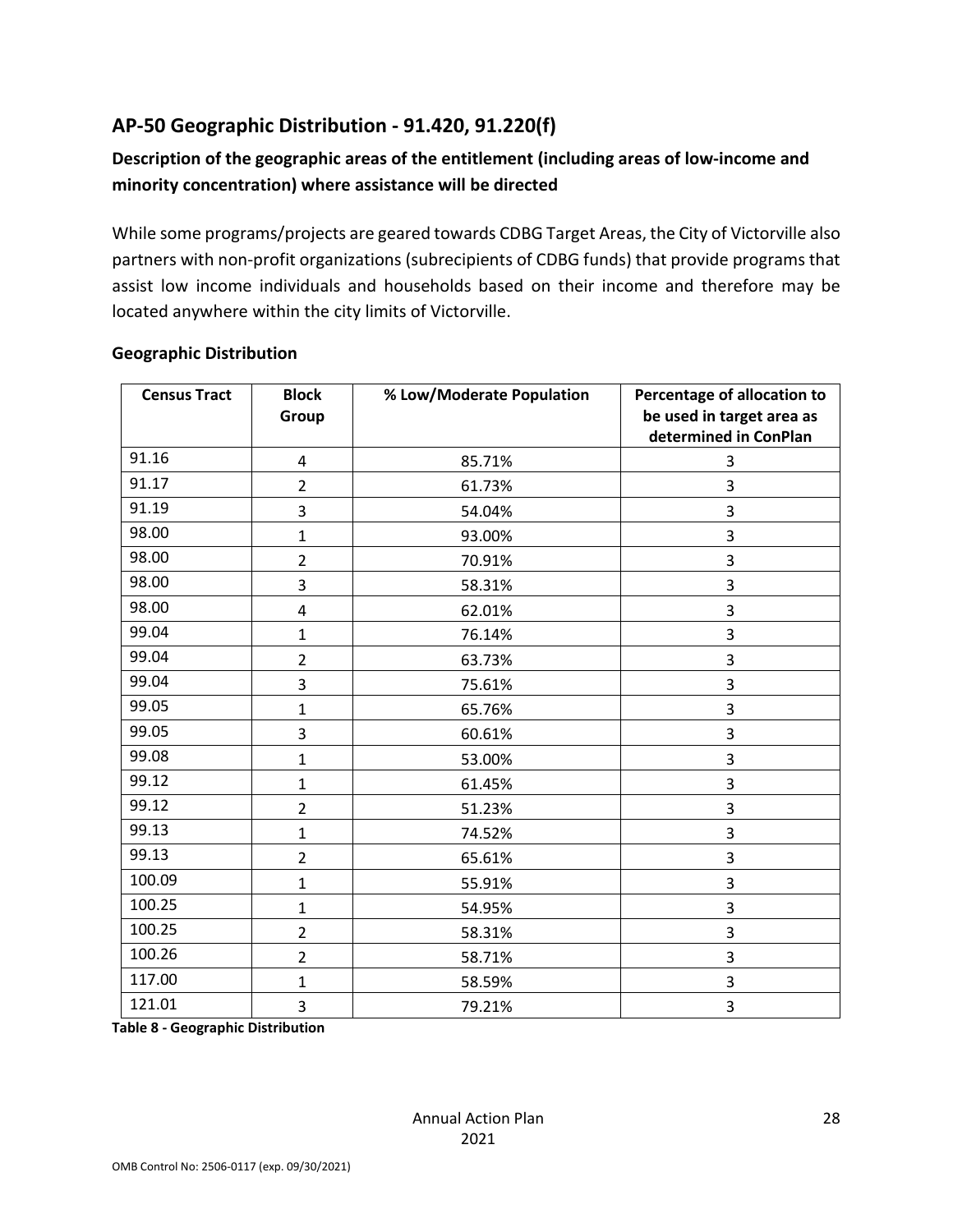#### **Rationale for the priorities for allocating investments geographically**

The City used a place-based strategy during the planning period. The geographic distribution of funding is predicated somewhat on the nature of the activity to be funded. It is the City's intent to fund activities in the areas most directly affected by the needs of low-income residents and those with other special needs. The Action Plan directs investment geographically to an area benefit neighborhood. The area benefit category is the most commonly used national objective for activities that benefit a residential neighborhood. An area benefit activity is one that benefits all residents in a particular area, where at least 51% of the residents are low- and moderateincome persons.

#### **Discussion**

While there are several constraints to meeting the needs of target income residents, the primary obstacle to meeting the needs of target income residents is that there is lack of funding to fully address all their needs. Even with the limited financial resources, the City attempts to address many of the needs of the community by funding non-profit organizations to address as many of the community needs as possible.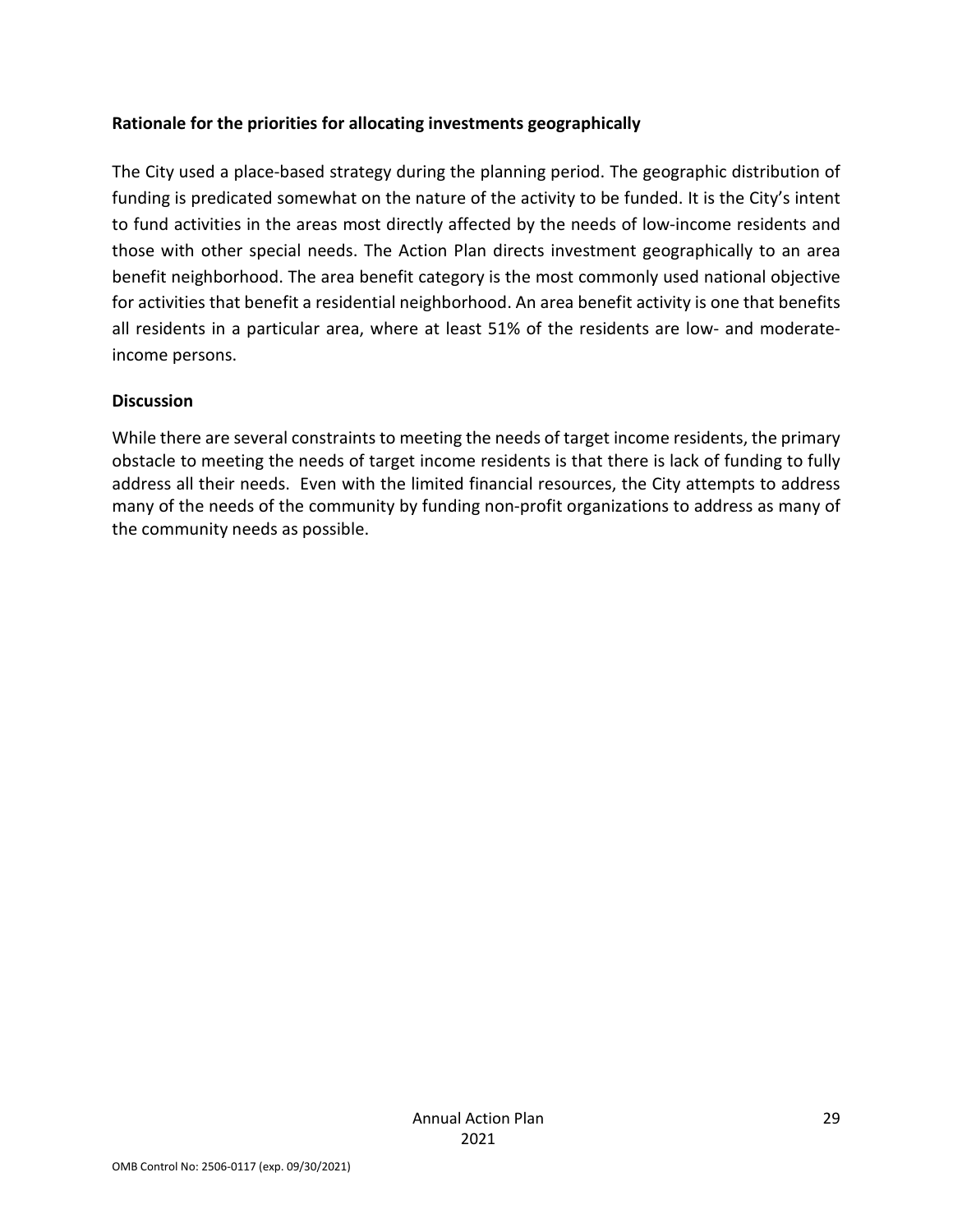## **AP-75 Barriers to affordable housing -91.420, 91.220(j) Introduction**

Although housing cost has been generally lower in the High Desert, lower incomes and higher poverty rates make housing options simply unaffordable for many residents. The City of Victorville will address some of the following problems by offering programs to preserve the current housing stock or make the homeownership obtainable to lower income households.

#### **Deterioration of housing stock**

Victorville's housing stock is aging. Many properties built before 1978 may have environmental hazards such as lead based paint. Due to remediation and other rehabilitation work required to bring units to current code standards, repairs and rehabilitation work may be prohibitively expensive for homeowners.

The City of Victorville will continue to fund its Senior Home Repair Program that will assist homeowners that are 62 years of age or older, permanently disabled or handicapped with a grant of up to \$15,000 to make eligible repairs to correct code violations and make health and safety improvements.

Additionally, the City will continue to fund a loan program for low- and moderate-income homeowners to correct code violations, address health and safety issues and improve their home's curb appeal.

#### **Lack of communication between government and residents**

Resident feedback from the development of the 2017-2021 Consolidated Plan noted that the most significant challenge faced by the City to promote fair housing is communication with residents about housing discrimination, fair housing laws and rights, and the City programs available to them. Opening more avenues of communication between residents and the City will help address impediments such as a lack of understanding and promotion of fair housing by contracting with Inland Fair Housing and Mediation Board (IFHMB). In addition to providing landlord tenant mediation and fair housing services, IFHMB provides informational workshops that include topics such as housing rights and responsibilities, disability workshops with an overview of reasonable accommodations or modification request, and first-time homebuyer workshops. IFHMB's main office is located in Ontario, with a satellite office in the City of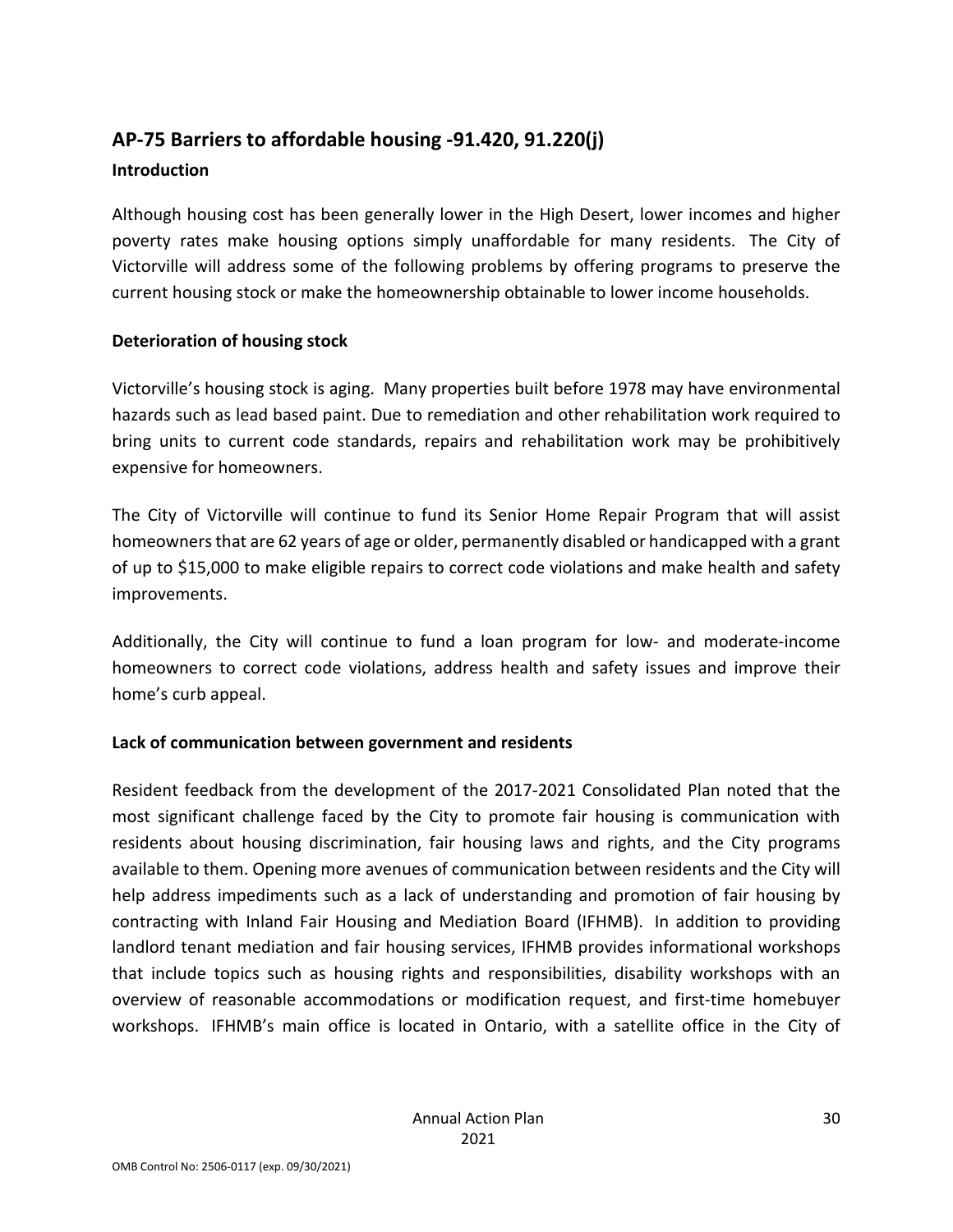Victorville.

**Actions it planned to remove or ameliorate the negative effects of public policies that serve as barriers to affordable housing such as land use controls, tax policies affecting land, zoning ordinances, building codes, fees and charges, growth limitations, and policies affecting the return on residential investment**

The proposed actions to address barriers in FY 2021-2022 are described below:

- Expand housing repair activities, using multiple funding sources to lower the cost of home maintenance and improve housing stock.
- Invest in code enforcement activities to abate deterioration of housing stock.
- Reduce lead-based paint hazards in low- and moderate-income housing units by partnering with the County.
- Engage in code enforcement activities to address code violations.
- Continue to refer fair housing complaints to fair housing agencies.
- Educate city officials and staff about fair housing issues to improve the understanding and impact of municipal laws and regulations on affordable housing through presentations and meetings facilitated by Inland Fair Housing and Mediation Board.
- Implementation of the City's accessory dwelling unit (ADU) ordinance, allowing for the ministerial approval of ADU's and the allowance of second ADU units of lots zoned for single-family residences.
- Adjust land use development standards to reduce housing construction cost.

## **Discussion**

The City of Victorville will continue to pursue innovative partnerships, locate additional funding sources, and engage in comprehensive planning efforts with regional entities to reduce and remove barriers to affordable housing and fair housing choice.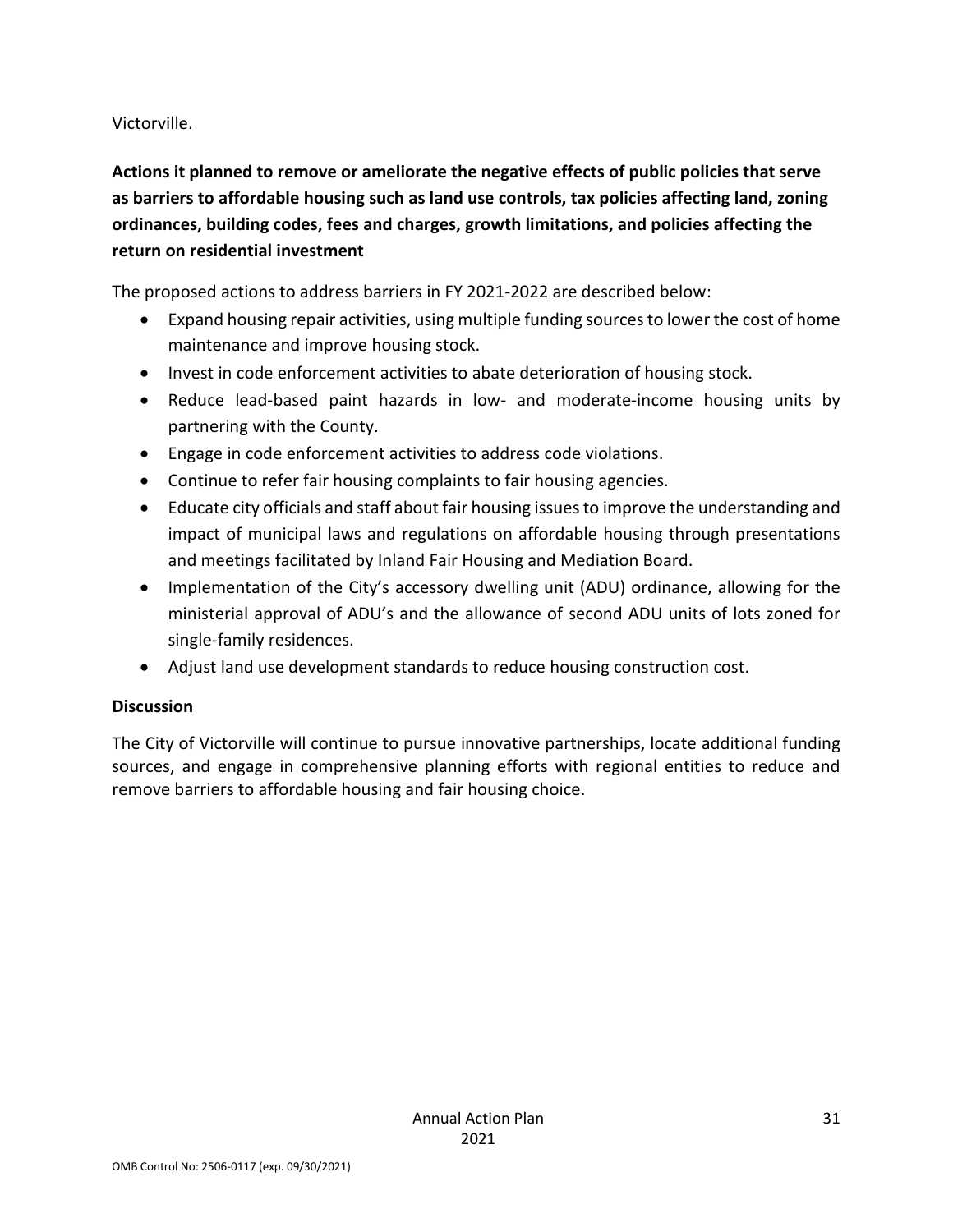## **AP-85 Other Actions - 91.420, 91.220(k)**

#### **Introduction**

This section will describe the jurisdiction's planned actions to carry out the following strategies outlined in the Consolidated Plan:

- Foster and maintain affordable housing
- Evaluate and reduce lead-based paint hazards
- Reduce the number of poverty-level families
- Develop institutional structure
- Enhance coordination

In addition, this section will identify obstacles to meeting underserved needs and propose actions to overcome those obstacles.

#### **Actions planned to address obstacles to meeting underserved needs**

Based on the public participation process, assessment of fair housing and housing market analysis during the planning of the ConPlan, the Consortia's underserved needs are as follows:

- Supportive services for the homeless and at risk homeless
- Human services
- Need to increase economic development and employment opportunities
- Housing programs
- Accessibility and Mobility

A major obstacle for the City of Victorville in meeting underserved needs is the lack of adequate financial resources to meet the growing needs of low- and moderate-income persons, including the homeless population. With the formation of the Apple Valley/Victorville Consortium, the City will continue to expand its housing programs to meet the growing need for affordable housing.

In addition, the City will continue to use CDBG funding to support public service agencies that address the special needs of the underserved, including the homeless, the potential homeless, the youth, seniors, female-headed families, victims of domestic violence, and the disabled.

#### **Actions planned to foster and maintain affordable housing**

The Consolidated Plan identified a variety of barriers to the provision of affordable housing and also provided a strategy to address barriers. Outlined below are steps the City has identified it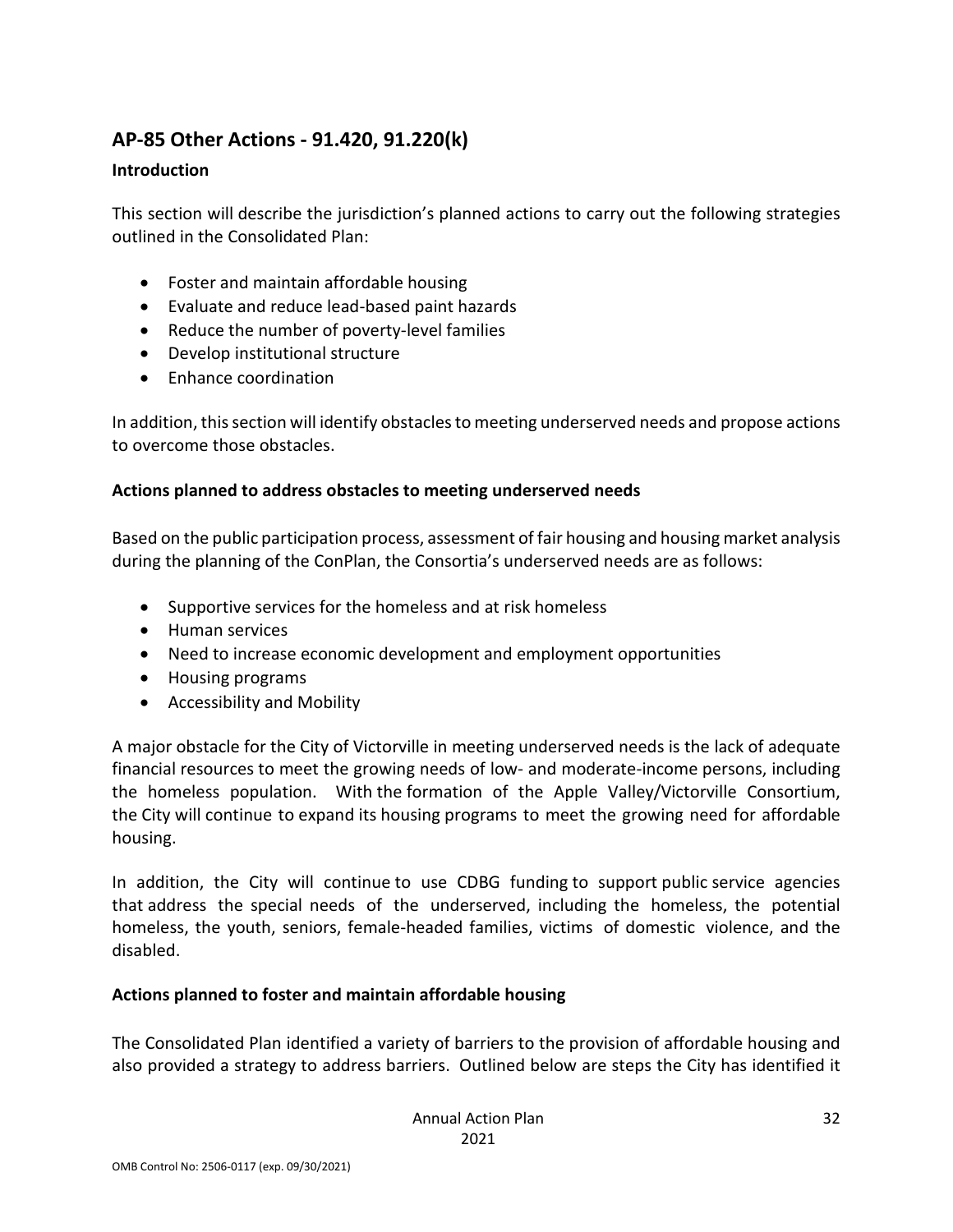will undertake during the Consolidated Plan planning period in an effort to overcome barriers:

The City will continue to consider alternate forms of residential development, including various types of small-lot, single-family subdivisions, accessory dwelling units, mixed-use residential, office and commercial developments. Victorville's Old Town area is marked for possible mixeduse developments.

The City anticipates continued participation in the Apple Valley/Victorville Consortium to expand its housing programs to meet the growing need for affordable housing through the use of HOME funds. Specifically, the City will support the following projects through HOME funding in FY 22-22:

• City of Victorville - Senior Home Repair Program

#### **Actions planned to reduce lead-based paint hazards**

The City of Victorville will continue to maintain policies and procedures to increase access to housing without LBP hazards. Funding is not provided until it is determined properties are free of LBP hazards.

#### **Actions planned to reduce the number of poverty-level families**

The City's anti-poverty strategy utilizes existing County job training and social service programs to increase employment marketability, household income, and housing options. Below are the goals for reducing the number of poverty-level families within the City of Victorville.

The City of Victorville will continue to:

- Fund job training and educational programs to increase a person's potential income;
- Provide home repair assistance to households that are low- and moderate-income households;
- Provide direct homeownership assistance to potential homebuyers to help increase a household's assets.

## **Actions planned to develop institutional structure**

Victorville will address gaps and improve institutional structure using the following strategies:

- Reduce any gaps in services and expedite the assistance of housing improvements to eligible residents, dependent on available funding.
- To address housing needs, the City anticipates continuing to partner with the Town of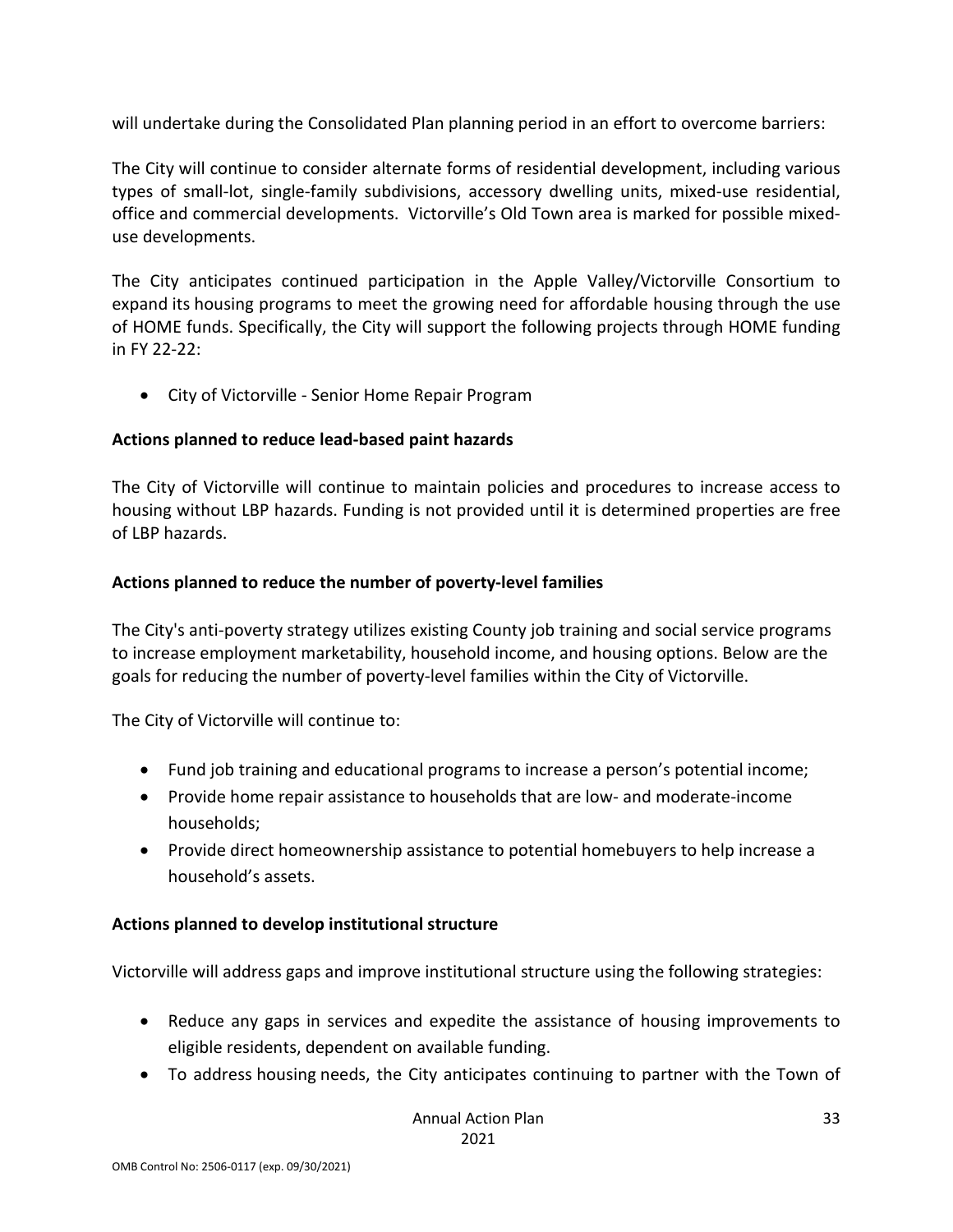Apple Valley in the Consortium to receive HOME funds.

- Use a high level of communication and project coordination among City departments and support the City's efforts to stabilize the existing housing stock.
- The City will also work with the agencies and internal departments listed in AP-35 to bridge any identified gaps in the service delivery system. The City receives quarterly reports from the agencies and internal departments that receive funding in order to determine the accomplishments they have met.
- The City anticipates holding public meetings to solicit input regarding needs of the community during the annual planning process of the Action Plan.

## **Actions planned to enhance coordination between public and private housing and social service agencies**

- To address housing needs, the City will continue to partner with the Town of Apple Valley to form a Consortium in order to receive HOME funds.
- The City will continue to work with the San Bernardino Office of Homeless Services, as well as Victor Valley Domestic Violence and High Desert Homeless Services to address homeless issues.
- Work with and financially support various Community Housing Development Organizations (CHDOs)

#### **Discussion**

The City of Victorville is continuously refining its strategies to foster affordable housing, reduce lead-based paint hazards, reduce the number of families in poverty, develop institutional structure, and enhance coordination. By enhancing coordination and developing greater collaboration, the City will work to create an environment in which affordable housing, including permanent supportive housing, is sustained and encouraged.